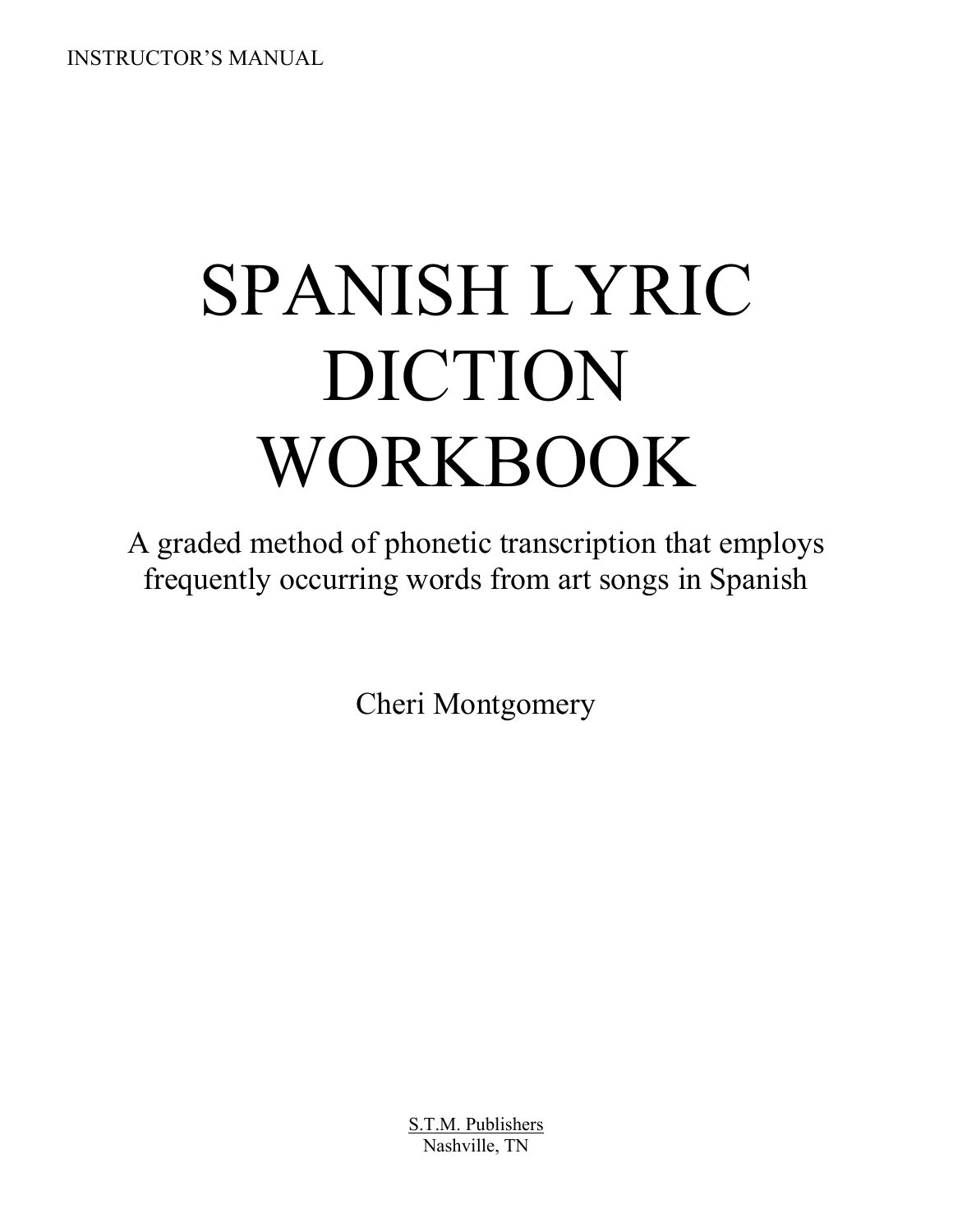Copyright © 2022 Cheri A. Montgomery

ALL RIGHTS RESERVED. This book, or parts thereof, may not be reproduced in any form by any means without the written permission of the publisher. The scanning, uploading, photocopying and distribution of this book via the internet or by any other means is illegal and punishable by law. Your support of the author's rights is appreciated.

Copies of this book may be ordered by contacting:



S.T.M. Publishers P.O. Box 111485 Nashville, TN 37222 Tel: (615) 831-9859 Fax: (615) 831-7148 Email: info@studenttextmfg.com Website: www.stmpublishers.com Facebook: *Lyric Diction Workbook Series*

Spanish Lyric Diction Workbook, Instructor's Manual, spiral bound, ISBN 978-1-7352114-7-3

Resources for voice and diction from S.T.M. Publishers:

| ISBN 978-1-7352114-6-6 (spiral bound) | A Sketchbook Atlas of the Vocal Tract                        | Student/Instructor's  |
|---------------------------------------|--------------------------------------------------------------|-----------------------|
| ISBN 978-1-7338631-0-0 (spiral bound) | Singer's Diction                                             | <b>Student Manual</b> |
| ISBN 978-1-7338631-1-7 (spiral bound) | Singer's Diction                                             | Instructor's Manual   |
| 978-1-7352114-0-4/978-1-7352114-1-1   | The Singer's Daily Practice Journal, volume I                | Student/Instructor's  |
| 978-0-9975578-7-9/978-1-7352114-2-8   | The Singer's Daily Practice Journal, volume II               | Student/Instructor's  |
| 978-1-7338631-6-2/978-1-7338631-7-9   | The Singer's Daily Practice Journal, volume III              | Student/Instructor's  |
| ISBN 978-1-7338631-2-4 (spiral bound) | IPA Handbook for Singers, 2 <sup>nd</sup> edition            | Student/Instructor's  |
| ISBN 978-0-9975578-3-1 (spiral bound) | Phonetic Readings for Lyric Diction, $3rd$ edition           | <b>Student Manual</b> |
| ISBN 978-0-9894385-7-5 (spiral bound) | Phonetic Readings for Lyric Diction, 3 <sup>rd</sup> edition | Instructor's Manual   |
| ISBN 978-0-9975578-0-0 (spiral bound) | Phonetic Transcription for Lyric Diction                     | <b>Student Manual</b> |
| ISBN 978-0-9975578-1-7 (spiral bound) | Phonetic Transcription for Lyric Diction                     | Instructor's Manual   |
| ISBN 978-0-9975578-5-5 (spiral bound) | Phonetic Transcription for Lyric Diction, expanded           | <b>Student Manual</b> |
| ISBN 978-0-9975578-4-8 (spiral bound) | Phonetic Transcription for Lyric Diction, expanded           | Instructor's Manual   |
| ISBN 978-1-7338631-5-5 (spiral bound) | English Lyric Diction Workbook, 4 <sup>th</sup> edition      | <b>Student Manual</b> |
| ISBN 978-1-7338631-3-1 (spiral bound) | English Lyric Diction Workbook, 4 <sup>th</sup> edition      | Instructor's Manual   |
| ISBN 978-0-9818829-8-7 (spiral bound) | Italian Lyric Diction Workbook, 3rd edition                  | <b>Student Manual</b> |
| ISBN 978-0-9818829-7-0 (spiral bound) | Italian Lyric Diction Workbook, 3rd edition                  | Instructor's Manual   |
| ISBN 978-0-9916559-2-2 (spiral bound) | Latin Lyric Diction Workbook                                 | <b>Student Manual</b> |
| ISBN 978-0-9916559-0-8 (spiral bound) | Latin Lyric Diction Workbook                                 | Instructor's Manual   |
| ISBN 978-0-9818829-6-3 (spiral bound) | German Lyric Diction Workbook, 5 <sup>th</sup> edition       | <b>Student Manual</b> |
| ISBN 978-0-9916559-9-1 (spiral bound) | German Lyric Diction Workbook, 5 <sup>th</sup> edition       | Instructor's Manual   |
| ISBN 978-0-9916559-1-5 (spiral bound) | French Lyric Diction Workbook, 4 <sup>th</sup> edition       | <b>Student Manual</b> |
| ISBN 978-0-9916559-3-9 (spiral bound) | French Lyric Diction Workbook, 4 <sup>th</sup> edition       | Instructor's Manual   |
| ISBN 978-0-9916559-5-3 (spiral bound) | Advanced French Lyric Diction Workbook                       | <b>Student Manual</b> |
| ISBN 978-0-9916559-6-0 (spiral bound) | Advanced French Lyric Diction Workbook                       | Instructor's Manual   |
| ISBN 978-1-7352114-4-2 (spiral bound) | Russian Lyric Diction Workbook                               | <b>Student Manual</b> |
| ISBN 978-1-7352114-3-5 (spiral bound) | Russian Lyric Diction Workbook                               | Instructor's Manual   |
| ISBN 978-1-7352114-9-7 (spiral bound) | Spanish Lyric Diction Workbook                               | <b>Student Manual</b> |

Cover Image: Luis Paret y Alcázar / 'The Botanical Garden seen from the Paseo del Prado', ca. 1790, Spanish School, Oil on panel, 58 cm x 88 cm, P07661. Museum: MUSEO DEL PRADO, MADRID, SPAIN.

Technical Support: Verlan Kliewer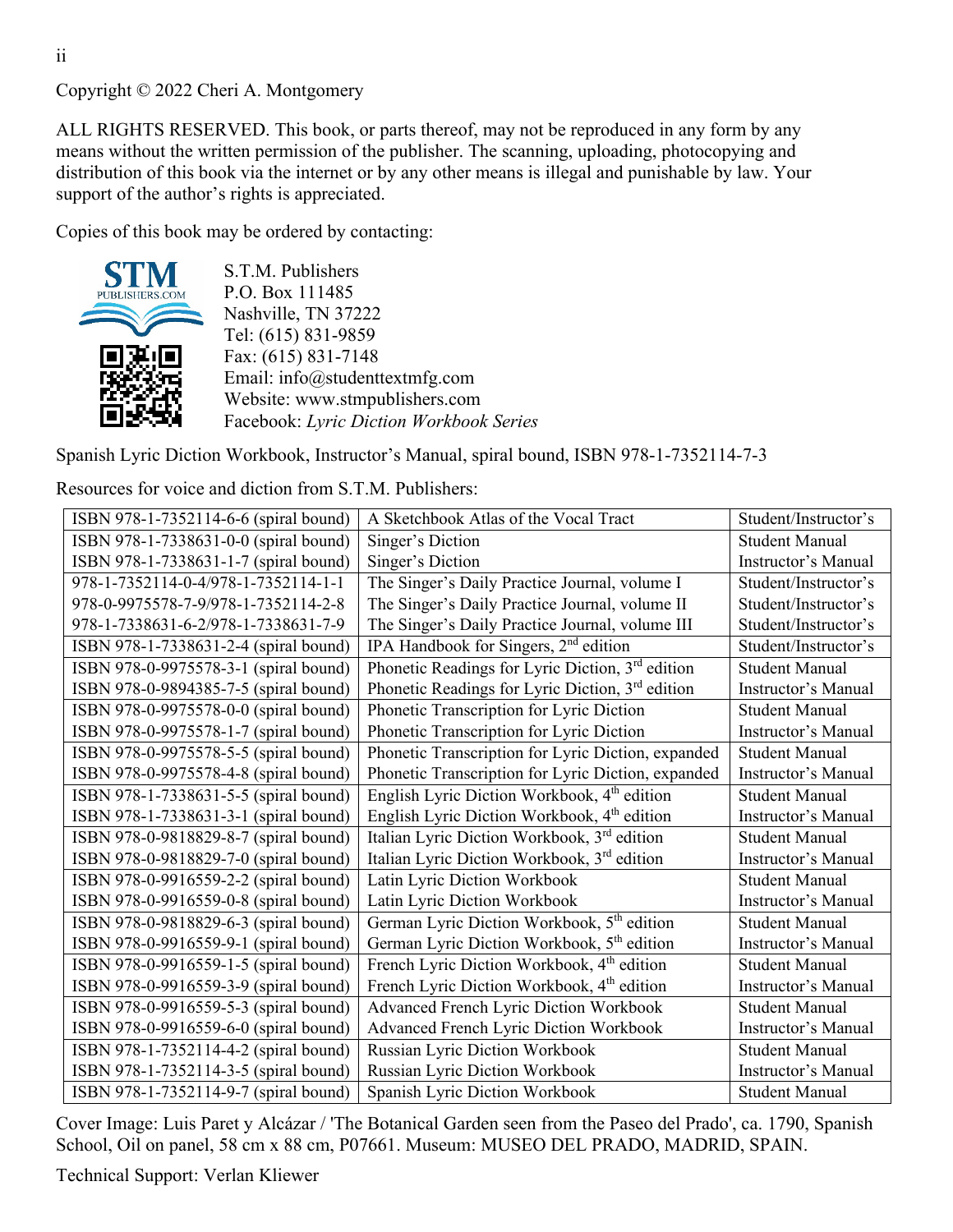#### PREFACE

The *Spanish Lyric Diction Workbook* was created from the lyrics of more than 1,000 art songs and choral texts. Words from the lyrics were organized in order of frequency of occurrence. The most frequently occurring words are short in length and appear in the enunciation exercises. Other frequently occurring words are introduced in graded order and categorized according to the singing sounds of the Spanish language as defined by the International Phonetic Alphabet (IPA). A study of articulatory phonetics is provided with consonant and vowel charts for student application and definition of terms.

Consecutive units highlight specified sets of symbols by providing transcribed art songs, enunciation instructions, transcribed enunciation exercises, rules for transcription, group assignments, individually assigned word and phrase lists, quizzes, and a final exam. The words, phrases, and songs needed to create this workbook were extracted from texts set by composers from Spain and Latin America. Composers with settings representing European Spanish include: Albéniz, Arrieta, Chapí, Falla, Grignon, Gerhard, Granados, Guridi, Halffter, Misón, Mompou, Montsalvatge, Nin, Obradors, Palomo, Rodrigo, Sor, Sorozábal, Turina, Valls, Vidre, and Vives. Composers with settings representing Latin American Spanish include Carrillo, Chávez, Galindo, Lavista, Mabarak, Moncada, Ponce, Revueltas, Rodríguez, and Sandi. Lyrics were organized to find words, phrases, and songs with the most frequent occurrence of the sounds highlighted in each unit.

European Spanish and Latin American Spanish are introduced simultaneously. An SP abbreviation stands for the Spanish of Spain and an LA abbreviation stands for the Spanish of Latin America. Transcription of dialects within each category is introduced throughout the text. Authentic pronunciation is verified through listening. Settings by European and Latin American composers are included. QR codes provide access to audio clips of recommended performances.

The *Lyric Diction Workbook Series* was created to make foreign languages accessible to singers. Familiarity is gained as numerous words are encountered. It was also designed to make grading easier for instructors. Accurate transcription and proficiency of memorized rules is assessed through in-class enunciation.

The *Spanish Lyric Diction Workbook* introduces singers to the language through enunciation and transcription of a rich vocabulary. The carefully selected words and phrases are designed to guide students through the unique sounds and formations of the Spanish language. This text functions consecutively within our series of workbooks created for lyric diction.

#### ACKNOWLEDGEMENTS

I would like to thank my editor, Pablo Willey-Bustos, tenor and instructor of Spanish Lyric Diction and La Canción Lírica: A Survey of Spanish Art Song at the Eastman School of Music. His expertise in finalizing the rules for enunciation and transcription is much appreciated. View highlights from his active teaching and performing career at *www.pablobustos.com*.

The Spanish language provides an ideal introduction to lyric diction study. Spanish is a lovely singing language and the rules that govern the transcription of vowels and consonants are reliable. It is gratifying to observe the spellings of languages and see how beautifully they display evidence of structure, order, and design.

Cheri Montgomery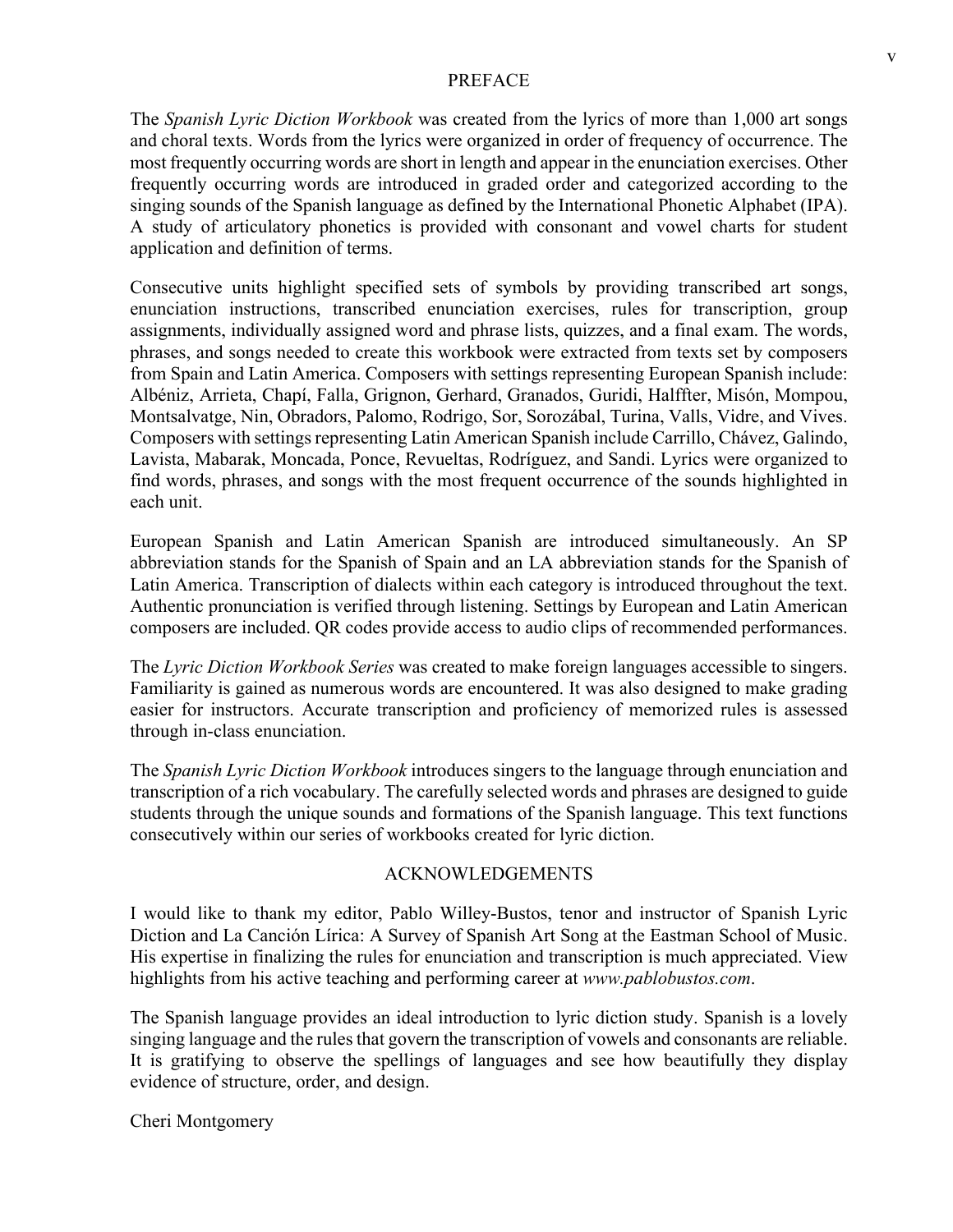#### SELECTION OF TRANSCRIPTION RULES

Editorial contributions by professor Willey-Bustos substantially elevated the accuracy, organization, and conciseness of this text. He pointed out transcription irregularities by creating a comparison of texts by standard authorities: Nico Castel, Patricia Caicedo, Arden Hopkins, Tomás Navarro, and Suzanne Rhodes Draayer. He simplified the comparative process by designing charts that provided an overview of each scholar's approach. We discussed the differences and finalized rules based on listening, dictionary transcription, and his native ear and experience as a classically trained tenor, diction coach, and Spanish lyric diction instructor. In three instances, we chose transcription details that are not unanimously published. Our first choice was to indicate the syllabic vowel of a falling diphthong with a long mark. This agrees with standard transcription practice for English, Italian, and German diphthongs. Most Spanish sources indicate the short vowel of a falling diphthong with a glide. Indicating the short vowel with a glide is not inaccurate but might seem unfamiliar to those who have studied lyric diction. Our second choice pertained to the transcription of *e* and *é.* All authorities, except Hopkins, transcribe *e*  and *é* with an open [ɛ] or closed [e] symbol (with none using both in the same text). We observed two distinct vowel sounds for the *e* and *é* spellings and choose to follow Hopkins' example. Hopkins' rules are worded differently. Our wording follows syllabification. Hopkins' wording follows spelling. Establishing rules based on syllabification simplifies the learning process since numerous spellings are involved. Our third choice was to avoid the assimilation of *s* + voiced consonant*.* We chose to follow Caicedo and dictionary transcription. An audio example of performance practice is available in the front matter on page x.

Students are alerted to spellings affected by dialects throughout the workbook. Dr. Patricia Caicedo, author of *Spanish Diction for Singers,* is the authority on this topic. For example, she provides clear instructions for the pronunciation of *ll* and *y* spellings. She recommends a [ʎ] pronunciation of *ll* and a [ʝ] pronunciation of *y* for European Spanish lyric diction. She recommends a [ʝ] or [ʤ] pronunciation for the Latin American pronunciation of *ll* and *y* (the Latin American [ʤ] option is articulated with the tongue tip touching the lower front teeth). A voiced fricative [ʒ] pronunciation of *ll* and *y* is recommended for texts set by composers from the Río de la Plata region and the South Cone of the continent, Argentina, and Uruguay. A voiceless fricative [ʃ] pronunciation of *ll* and *y* is also acceptable for the Río de la Plata region as it has become widespread in the area. The reader is encouraged to consult Caicedo's text for a thorough discussion of dialects within the SP and LA pronunciations.

The primary focus of this workbook is to offer rules and exercises that advance a standardized (dictionary supported) representation of European Spanish and Latin American Spanish for lyric diction courses.

Nico Castel, author of *A Singer's Manual of Spanish Lyric Diction,* provides an excellent history of the Spanish language with practical guidance in discovering a pronunciation that reflects the highest form of the language. A quote from his text best summarizes his (and our) approach to a standardization of the rules for lyric diction:

The generally-recognized standard for good Spanish pronunciation is Castilian (*Castellano*), which is spoken by both cultivated people and peasants of Castile. In fact, they are the historical originators of the language in its purest form. And are perhaps, even today, its chief guardian. It is the language taught in schools and used by actors, singers and all involved in the pedagogic scene. It eschews all vulgarisms found in local dialects and certain pedantic exaggerations that can be found among overzealous speakers. (Castel, page 10)

Discovering an authentic pronunciation of an art song or aria requires research. It is important to recognize the origin of the poet and composer, consider the time period in which the lyrics were set, and ultimately balance those considerations with the knowledge of a pronunciation that reflects the highest form of the language.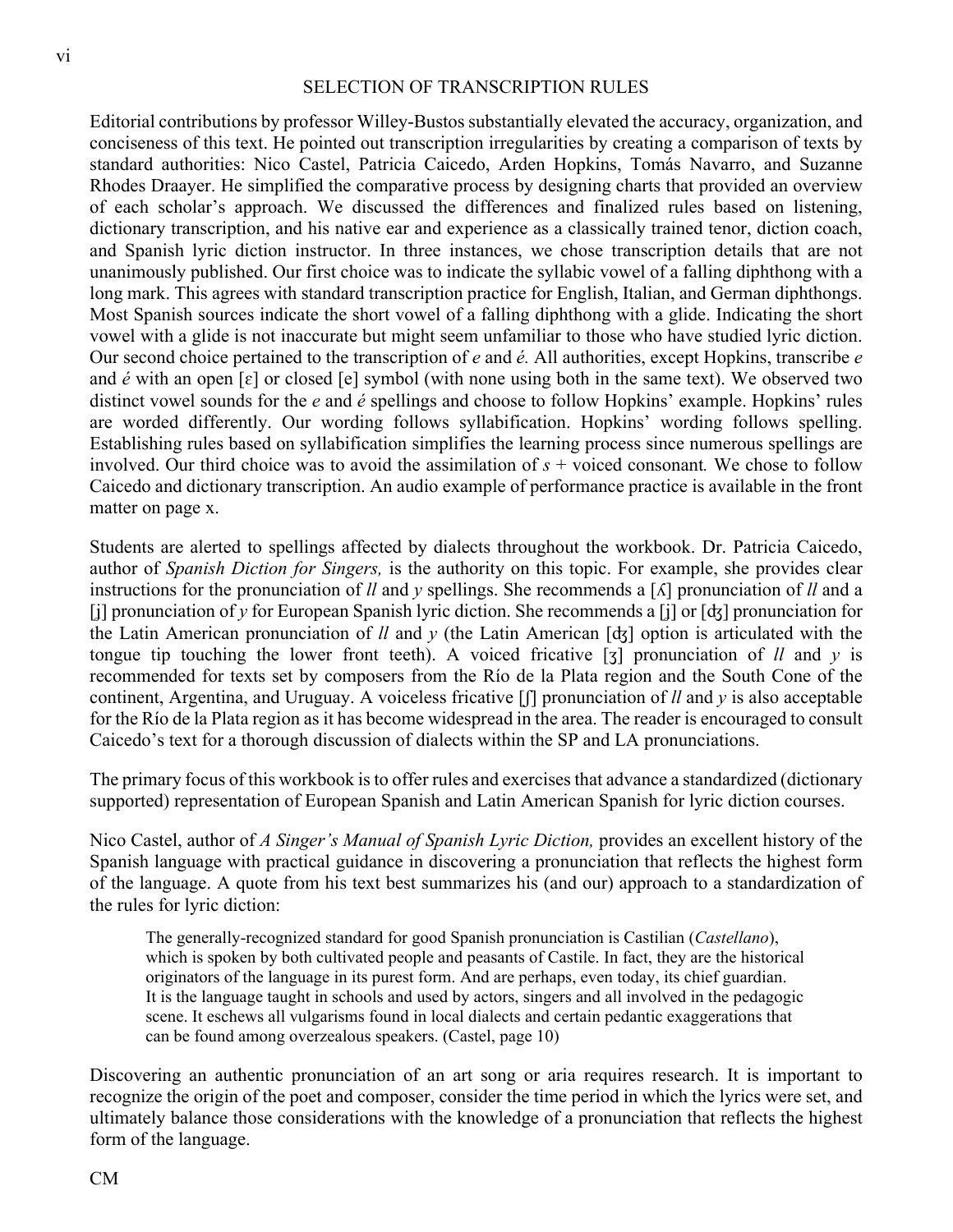# TABLE OF CONTENTS

| Unit                                  | Topic                                                                                        | Section                                                                                                                              | Page                                                |
|---------------------------------------|----------------------------------------------------------------------------------------------|--------------------------------------------------------------------------------------------------------------------------------------|-----------------------------------------------------|
| $\mathbf{1}$                          | Classification of symbols                                                                    | Terms<br>Pronunciation guide<br>Consonant charts<br>Vowel charts/Application                                                         | $\overline{c}$<br>$\overline{\mathbf{3}}$<br>6<br>8 |
| <b>Enunciation:</b><br>$\overline{2}$ | Enunciation of monophthongs, glides,<br>bilabial $p$ , dental $t$ , and alveolar $l$ and $r$ | Listening assignment<br><b>Enunciation exercises</b><br>Application of rules<br>Individual exercises<br>Vowel quiz                   | 10<br>11<br>11<br>12                                |
| <b>Transcription:</b>                 |                                                                                              |                                                                                                                                      |                                                     |
| 3                                     | Transcription of monophthongs and<br>syllabic division                                       | Rules for transcription<br>Application of rules<br>Individual exercises<br>Phrases                                                   | 18<br>19<br>20<br>26                                |
| $\overline{4}$                        | Diacritical marks, glides, and vowels<br>in hiatus                                           | Rules for transcription<br>Application of rules<br>Individual exercises<br>Phrases                                                   | 28<br>29<br>30<br>36                                |
| <b>Enunciation:</b>                   |                                                                                              |                                                                                                                                      |                                                     |
| 5                                     | Enunciation of bilabial, labiodental,<br>dental, alveolar, and palatal consonants            | Listening assignment<br><b>Enunciation exercises</b><br>Application of rules<br>Individual exercises<br>Enunciation quiz             | 38<br>39<br>39<br>40<br>44                          |
| <b>Transcription:</b>                 |                                                                                              |                                                                                                                                      |                                                     |
| 6                                     | Transcription of bilabial, labiodental,<br>dental, and alveolar consonants                   | Rules for transcription<br>Application of rules<br>Individual exercises<br>Phrases                                                   | 46<br>47<br>48<br>54                                |
| 7                                     | Transcription of $r$ , prepalatal, and palatal<br>consonants                                 | Rules for transcription<br>Application of rules<br>Individual exercises<br>Phrases                                                   | 56<br>57<br>58<br>64                                |
| <b>Enunciation:</b>                   |                                                                                              |                                                                                                                                      |                                                     |
| 8                                     | Enunciation of $c$ , $g$ , and $j$ spellings                                                 | Listening assignment<br><b>Enunciation exercises</b><br>Application of rules<br>Individual exercises<br>Enunciation / phonetics quiz | 66<br>67<br>67<br>68<br>72                          |
| <b>Transcription:</b><br>9            | Transcription of $c$ and $qu$ spellings                                                      | Rules for transcription                                                                                                              | 74                                                  |
|                                       |                                                                                              | Application of rules<br>Individual exercises<br>Phrases                                                                              | 75<br>76<br>82                                      |
|                                       |                                                                                              |                                                                                                                                      |                                                     |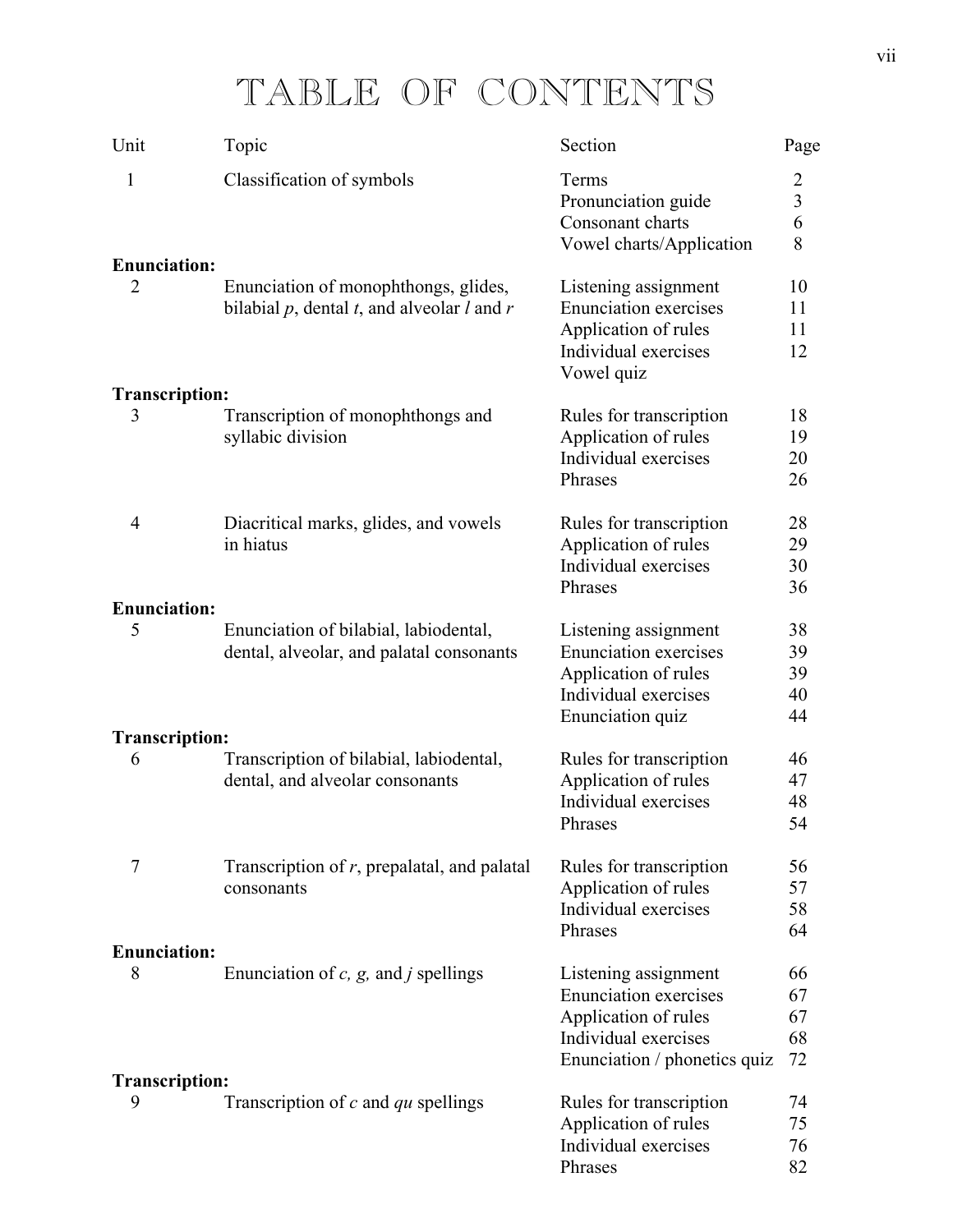| Unit                  | Topic                                            | Section                                      | Page       |
|-----------------------|--------------------------------------------------|----------------------------------------------|------------|
| <b>Transcription:</b> |                                                  |                                              |            |
| 10                    | Transcription of $g$ , $j$ , $h$ , $x$ , and [ŋ] | Rules for transcription                      | 84         |
|                       |                                                  | Application of rules<br>Individual exercises | 85<br>86   |
|                       |                                                  | Phrases                                      | 92         |
| 11                    | Transcription of vowel clusters:                 | Rules for transcription                      | 94         |
|                       | diphthongs and vowels in hiatus                  | Application of rules                         | 95         |
|                       |                                                  | Individual exercises<br>Phrases              | 96<br>102  |
|                       |                                                  |                                              |            |
| 12                    | Transcription within the phrase                  | Rules for transcription                      | 104        |
|                       |                                                  | Application of rules<br>Individual exercises | 105<br>106 |
|                       |                                                  |                                              |            |
| Comprehensive exam    |                                                  |                                              | 112        |
| <b>Appendix</b>       |                                                  |                                              |            |
|                       | Review of transcription rules                    |                                              | 113        |
|                       | Spanish vowel chart                              |                                              | 115        |
|                       | Answer key                                       |                                              | 117        |
|                       |                                                  |                                              |            |
|                       | Bibliography                                     |                                              | 154        |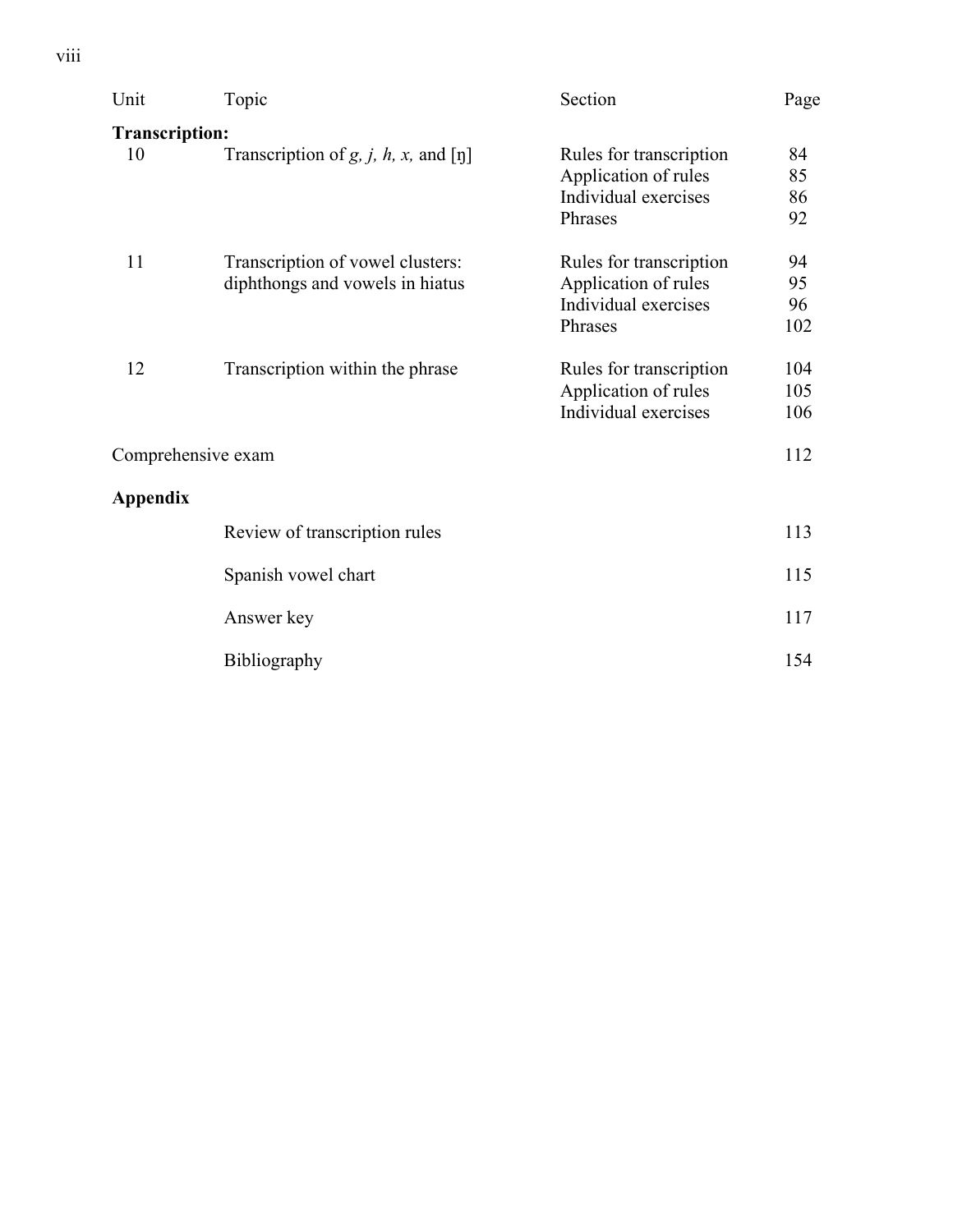#### \*European Spanish Art Song Selection

Poet: Lope Félix de Vega Carpio (1562 – 1635) Composer: Joaquín Rodrigo (1901 – 1999)

*Couplets of the shepherd in love* **Coplas del pastor enamorado** [ˈko.plas ðɛl pasˈtor e.na.moˈra.ðo]

*Green pleasant banks,* Verdes riberas amenas, [ˈbɛr.ðes riˈβɛ.ɾas aˈme.nas]

*Fresh and flowery valleys,* Frescos y floridos valles, [ˈfɾɛs.kos i floˈɾi.ðos ˈβa.ʎes]

*Pure, crystalline waters,* Aguas puras, cristalinas, [ˈa.ɣwas ˈpu.ɾas kɾis.taˈli.nas]

*Born in the high mountains.* Altos montes de quien nacen. ['al.tos 'mon.tes ðe kjɛm<sup>n</sup> 'na.θεn]

*Guide me along your paths,* Guiadme por vuestras sendas, [ɡiˈað.me por ˈβwɛs.tɾas ˈsɛn.das]

*And let me find* Y permitidme que halle [i pɛr.miˈtið.me ke ˈa.ʎe]

*This treasure that I lost,* Esta prenda que perdí, [ˈɛs.ta ˈpɾɛn.da ke pɛrˈði]

*And which costs me so great a love.* Y me cuesta amor tan grande. [i me ˈkwɛs.ta aˈmor taŋ ˈɡɾan.de]

*I wear, stained in blood,* Llevo, teñidas en sangre, [ˈʎe.βo teˈɲi.ðas ɛn ˈsaŋ.ɡɾe]

*My sandals and my hands,* Las abarcas y las manos, [las aˈβar.kas i las ˈma.nos]

*Broken from removing thorns;* Rotas de apartar jarales; [ˈro.tas ðe a.parˈtar xaˈɾa.les]



*From sleeping on the sand* De dormir sobre la arena [de ðorˈmir ˈso.βɾe la aˈɾe.na]

*On that deserted bank,* De aquella desierta margen, [de aˈke.ʎa ðeˈsjɛr.ta ˈmar.çɛn]

*I have tangled hair.* Traigo enhetrado el cabello. [ˈtɾaːi.ɣo ɛn.eˈtɾa.ðo ɛl kaˈβe.ʎo]

*And when the dawn comes,* Y cuando el aurora sale, [i ˈkwan.do ɛl aːuˈɾo.ɾa ˈsa.le]

*Wet with dew* Mojado por el rocío [moˈxa.ðo poɾ ɛl roˈθi.o]

*That scatters on my head* Que por mi cabeza esparcen [ke por mi kaˈβe.θa ɛsˈpar.θɛn]

*The clouds that flee from the sun,* Las nubes que del sol huyen, [las ˈnu.βes ke ðɛl sol ˈu.ʝɛn]

*Moistening the air.* Humedeciendo los aires. [u.me.ðeˈθjɛn.do los ˈaːi.ɾes]

*Green pleasant banks,* Verdes riberas amenas, [ˈbɛr.ðes riˈβɛ.ɾas aˈme.nas]

*Fresh and flowery valleys,* Frescos y floridos valles, [ˈfɾɛs.kos i floˈɾi.ðos ˈβa.ʎes]

*Pure, crystalline waters,* Aguas puras, cristalinas, [ˈa.ɣwas ˈpu.ɾas kɾis.taˈli.nas]

*Born in the high mountains.* Altos montes de quien nacen. ['al.tos 'mon.tes ðe 'kj $\epsilon$ m<sup>n</sup> 'na. $\theta$  $\epsilon$ n]

**\*** This selection contains a frequent occurrence of final *s.* A gentle voicing of the *s* may be observed when *s* is followed by a voiced consonant. A [z] transcription is not recommended and would not agree with Caicedo or dictionary transcription.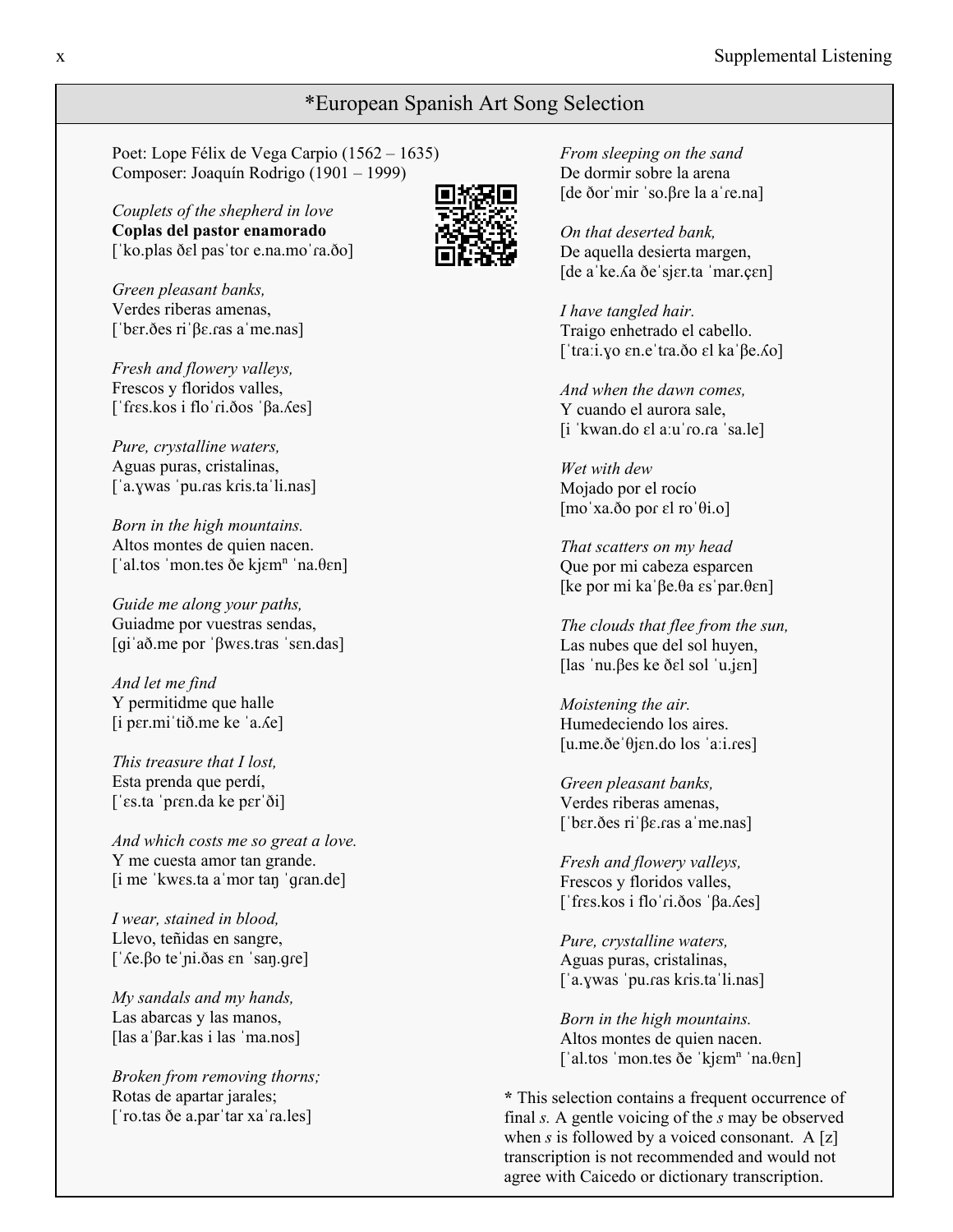*¡Toma este ramito de flores!* [ˈto.ma ˈɛs.te raˈmi.to ðe ˈflo.ɾes] (Take this bouquet of flowers!)



# Transcription of monophthongs and syllabic division

| <b>TOPIC</b>            | <b>PAGE</b> |
|-------------------------|-------------|
| Rules for transcription | 18          |
| Application of rules    | 19          |
| Individual exercises    | 20          |
| <b>Phrases</b>          | 26          |
| Answer key              | 119         |

# *Syllabic Division*

Syllabic division must be indicated within the IPA in order to determine the pronunciation of *e*. A stress mark [ˈ] or a period [.] is used to indicate the divisions. A stress mark denotes the beginning of a stressed syllable. A period denotes the beginning of an unstressed syllable. A syllable begins with a vowel: *oro* [ˈo.ɾo] (gold), a single consonant: *mira* [ˈmi.ɾa] (sight), or a consonant blend. A consonant + *l* or*r*form a blend: *aclara* [aˈkla.ɾa] (clarify), *secreto* [seˈkɾe.to] (secret)*.* Spellings *ns* and *x* form a blend when followed by a consonant: *instante* [insˈtan.te] (moment), *excepto* [ɛksˈθ(s)ɛp.to] (except). All other consonant clusters are divided. A stress mark or period follows the first consonant of a consonant cluster: *espíritu* [ɛsˈpi.ɾi.tu] (spirit).

 **Stress** falls on the penultimate syllable for:

- 1. Final vowel words: *mano* [ˈma.no] (hand)
- 2. Final *s* and *n* words: *amores* [aˈmo.ɾes] (loves)

**Stress** falls on the last syllable for:

- 1. Final consonant words: *portal* [porˈtal] (entrance)
- 2. Final *y* words: *estoy* [ɛsˈtoːi] (I'm)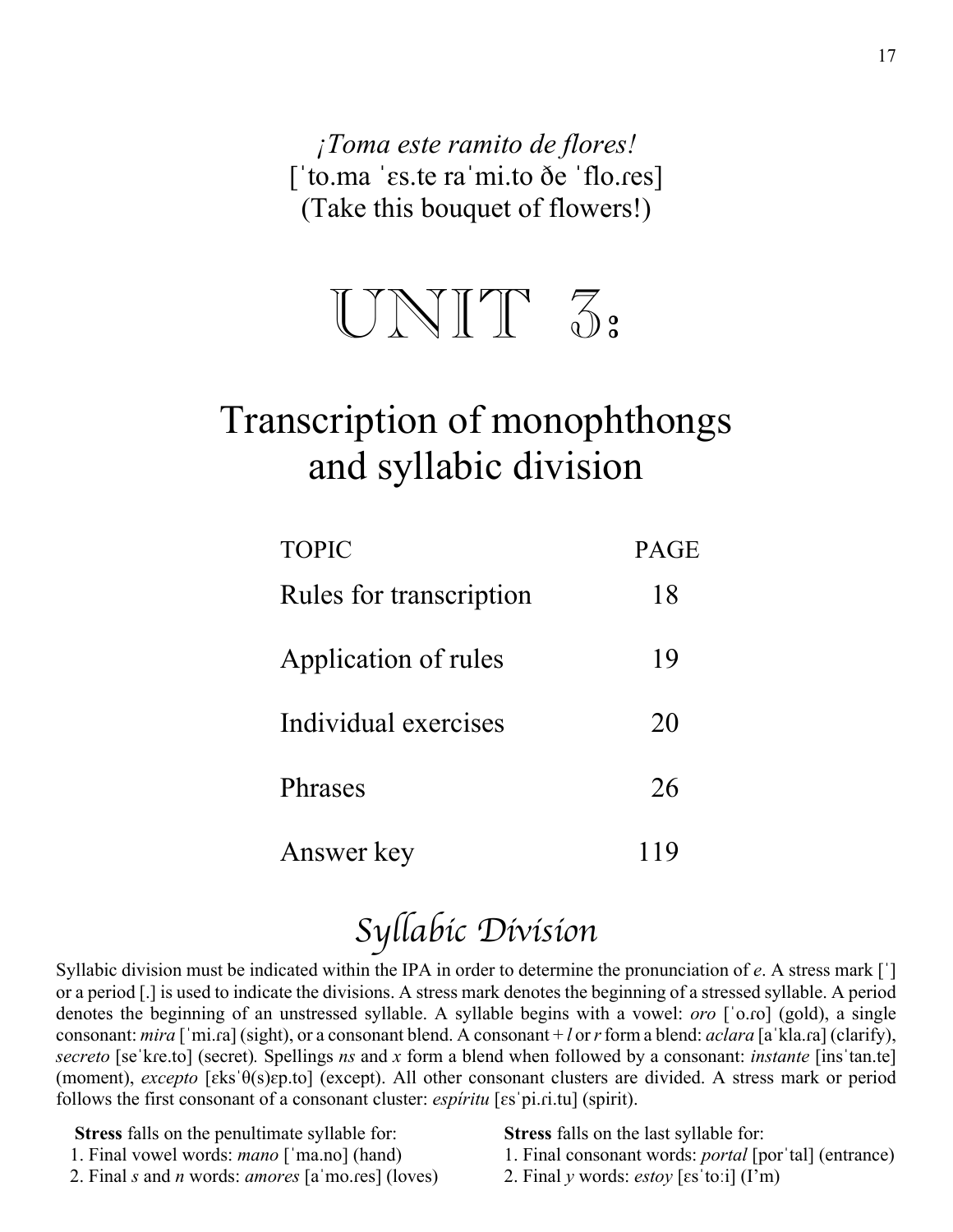# RULES FOR TRANSCRIPTION

#### MONOPHTHONGS

| <b>SPELLING</b> | <b>IPA</b>         | <b>EXAMPLE</b>                          |
|-----------------|--------------------|-----------------------------------------|
| a               | a                  | alma $\lceil$ 'al.ma $\rceil$ (soul)    |
| á               | Bright central     | cántico ['kan.ti.ko] (canticle)         |
|                 |                    | chiquitita [tʃi.ki ti.ta] (tiny)        |
| $\mathbf{1}$    | 1 <br>Closed front | aquí [a'ki] (here)                      |
|                 |                    | The word: y [i] (and)                   |
| u               | u                  | tumultuoso [tu.mul'two.so] (tumultuous) |
| Ú               | Closed back        | música ['mu.si.ka] (music)              |
| $\Omega$        | 0                  | doloroso [do.lo ro.so] (painful)        |
|                 | Closed back        | pasó [pa'so] (s/he passed)              |

A dropped final vowel (indicated within the setting) reflects casual speech.

# CLOSED FRONT [e]

**Syllabic divisions are required:** see page 17

Final *e* or *é* of word or syllable: *anhelante* [a.neˈlan.te] (longing)

| <b>EXCEPTION WORDS</b> |                                          |                  |                 |                        |                   |
|------------------------|------------------------------------------|------------------|-----------------|------------------------|-------------------|
| esa                    | $\lceil$ ' $\varepsilon$ .sa]            | $(this)$   fuese |                 | $[$ fwe.se]            | $(1 \text{ was})$ |
| esas                   | $\lceil$ 'e.sas]                         |                  | (those) fueseis | ['fwe.se:is]           | (you were)        |
| ese                    | $\lceil \text{e} \cdot \text{se} \rceil$ | (that)           | mese            | $\lceil$ me.se]        | (months)          |
| eso                    | $\lceil$ 'e.so]                          | (that)           | peso            | $\lceil$ pe.so]        | (weight)          |
| esos                   | $\lceil$ ' $\varepsilon$ .sos]           | (those)          | riese           | $[\nvert \text{rise}]$ | (I laughed)       |
|                        |                                          |                  |                 |                        |                   |

The prefix *des* is [dɛs]: *desatar* [dɛs.aˈtar] (to untie)

#### Spelling: *e* or *é* + final [s]: *montes* [ˈmon.tes] (hills)

|      | EXCEPTION WORDS                        |                |            |                 |              |  |
|------|----------------------------------------|----------------|------------|-----------------|--------------|--|
| diez | $\lceil \text{die}(\mathbf{s}) \rceil$ | $(\text{ten})$ | pies       | [pjes]          | (feet)       |  |
| es   | $\lceil \varepsilon s \rceil$          | (s/he is)      | pues       | [ <i>pwes</i> ] | (then, well) |  |
| les  | $\lceil \text{les} \rceil$             | (them, you)    | ríes       | $\lceil$ ri.ss] | (you laugh)  |  |
| mes  | ${\rm [mes]}$                          | (month)        | <b>ves</b> | [bɛs]           | (you see)    |  |

**Note.** Exception words are indicated with asterisks in the worksheets

# OPEN FRONT [ɛ]

**Syllabic divisions are required:** see page 17

 $e$  or  $\acute{e}$  + consonant within the syllable *mente* [ˈmɛn.te] (mind) *aquel* [aˈkɛl] (that)

Spelling: *e* or *é* + *r*: *madera* [maˈðɛ.ɾa] (wood)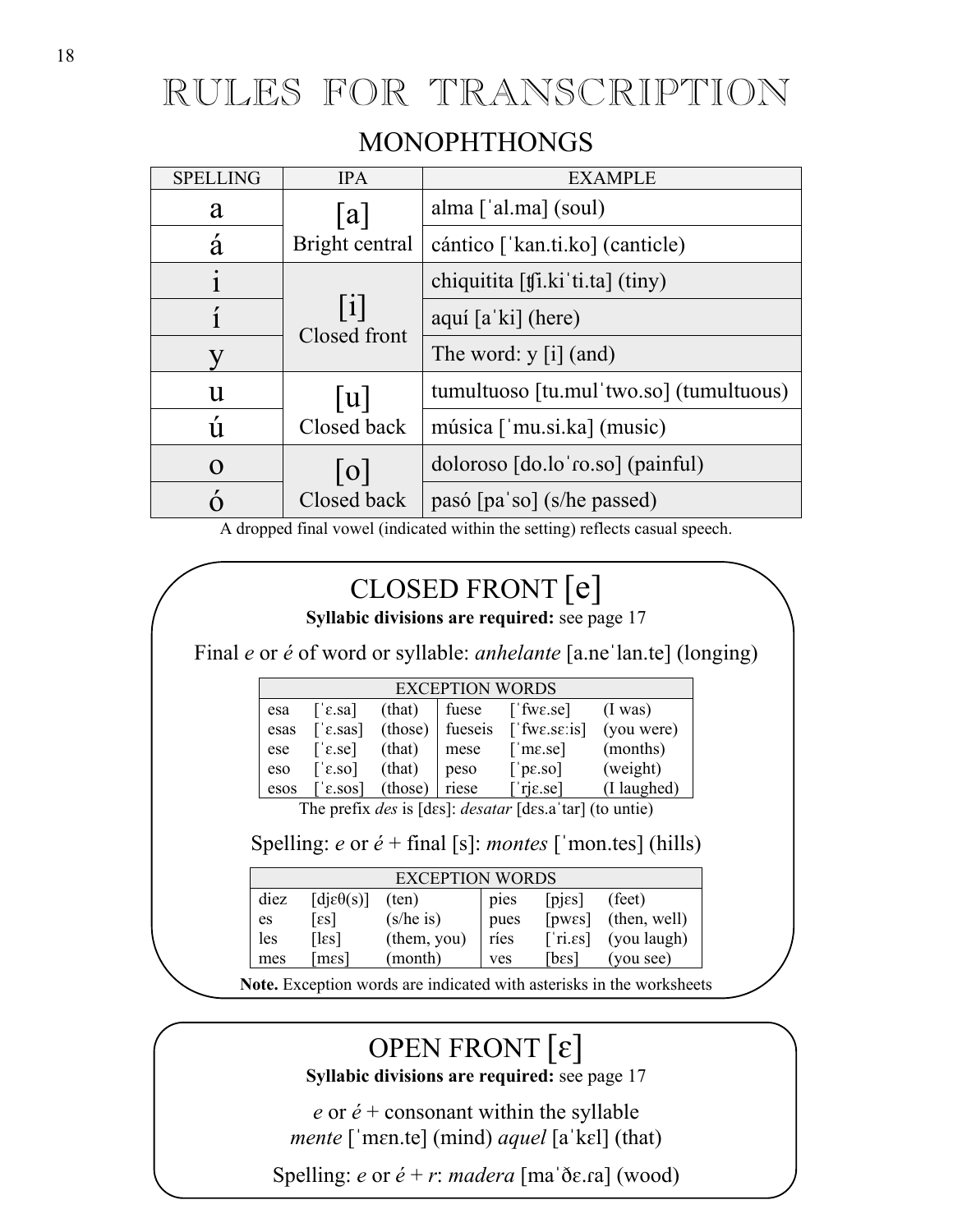### CLASSWORK #3: Monophthongs and syllabic division

|    | $1.$ las                        | (the, them)   | 9. luna                | (moon)       |
|----|---------------------------------|---------------|------------------------|--------------|
|    | 2. salero $(r \text{ is } [r])$ | (salt shaker) | $10.$ tono             | (tone)       |
|    | 3. pito                         | (whistle)     | 11. este               | (east, this) |
|    | 4. me                           | (myself)      | 12. pupila             | (pupil)      |
|    | 5. falsa                        | (false)       | 13. temes              | (you fear)   |
|    | 6. ante                         | (before)      | 14. mano               | (hand)       |
|    | 7. plata                        | (silver)      | 15. $rosal$ $(ris[r])$ | (rose bush)  |
| 8. | momento                         | (moment)      | 16. $sin$              | (without)    |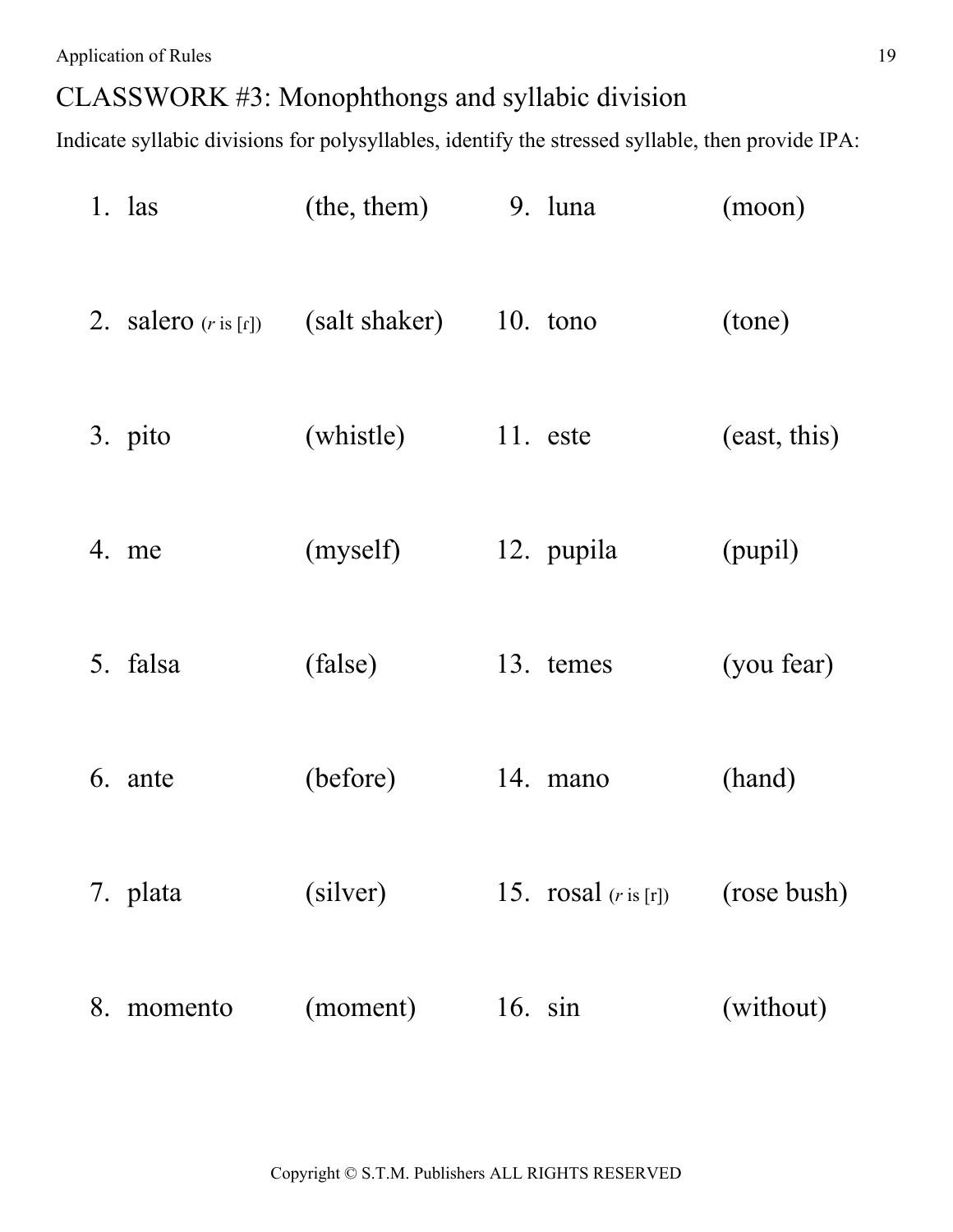| # $1$ |                               | #2            |                                |              |
|-------|-------------------------------|---------------|--------------------------------|--------------|
|       | pan                           | (bread)       | estilo                         | (style)      |
|       | mires $(r \text{ is } [r])$   | (look)        | ma                             | (mom)        |
|       | sala                          | (living room) | pesares $(r \text{ is } [r])$  | (griefs)     |
|       | $*les$                        | (them, you)   | tinta                          | (ink)        |
|       | tanto                         | (so much)     | uso                            | (use)        |
|       | pelo                          | (hair)        | se                             | (themselves) |
|       | alta                          | (tall)        | mentas                         | (reputation) |
|       | esposa                        | (wife)        | pasa                           | (raisin)     |
|       | ufano                         | (proud)       | tales                          | (such)       |
|       | luto                          | (mourning)    | a mi                           | (to my)      |
|       | florero $(r \text{ is } [r])$ | (vase)        | molinero $(r \text{ is } [r])$ | (miller)     |
|       | punto                         | (period)      | su                             | (his, her)   |
|       | monte                         | (mountain)    | amenas                         | (pleasant)   |
|       | $\log$                        | (the)         | $\mathbf 0$                    | (or)         |
|       | salen                         | (they go out) | santo                          | (holy)       |
|       | mi                            | (my)          | tapa                           | (lid)        |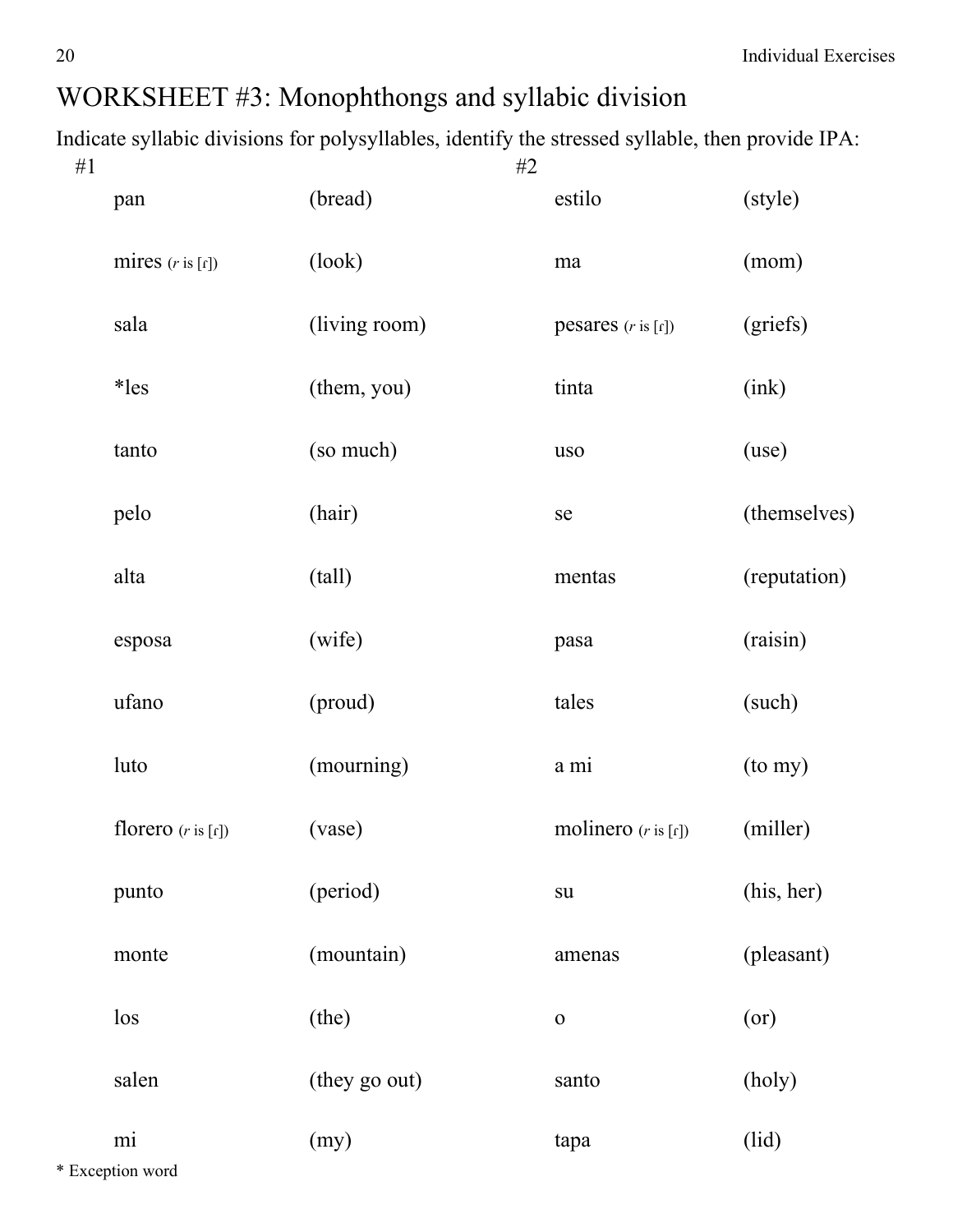| #3 |                               |              | #4 |                                |                  |
|----|-------------------------------|--------------|----|--------------------------------|------------------|
|    | serenas $(r \text{ is } [r])$ | (serene)     |    | lento                          | (slow)           |
|    | al                            | (to the)     |    | tan                            | (so)             |
|    | teme                          | (s/he fears) |    | eras $(r \text{ is } [r])$     | (you were being) |
|    | mapa                          | (map)        |    | lino                           | (flax, linen)    |
|    | *esas                         | (those)      |    | menea                          | (s/he shakes)    |
|    | sumisa                        | (submissive) |    | nana                           | (lullaby)        |
|    | papel                         | (paper)      |    | *eso                           | (that)           |
|    | mulas                         | (mules)      |    | puso                           | (s/he put)       |
|    | en                            | (in)         |    | mate                           | (chess play)     |
|    | olores $(r \text{ is } [r])$  | (smells)     |    | tus                            | (your)           |
|    | falta                         | (lack)       |    | espuma                         | (foam)           |
|    | polo                          | (pole)       |    | non                            | (odd)            |
|    | alto                          | (tall, high) |    | manto                          | (cloak)          |
|    | limones                       | (lemons)     |    | pastores $(r \text{ is } [r])$ | (shepherds)      |
|    | mismo                         | (same)       |    | y                              | (and)            |
|    | $\overline{\mathbf{s}}$       | (i)          |    | mala                           | (bad)            |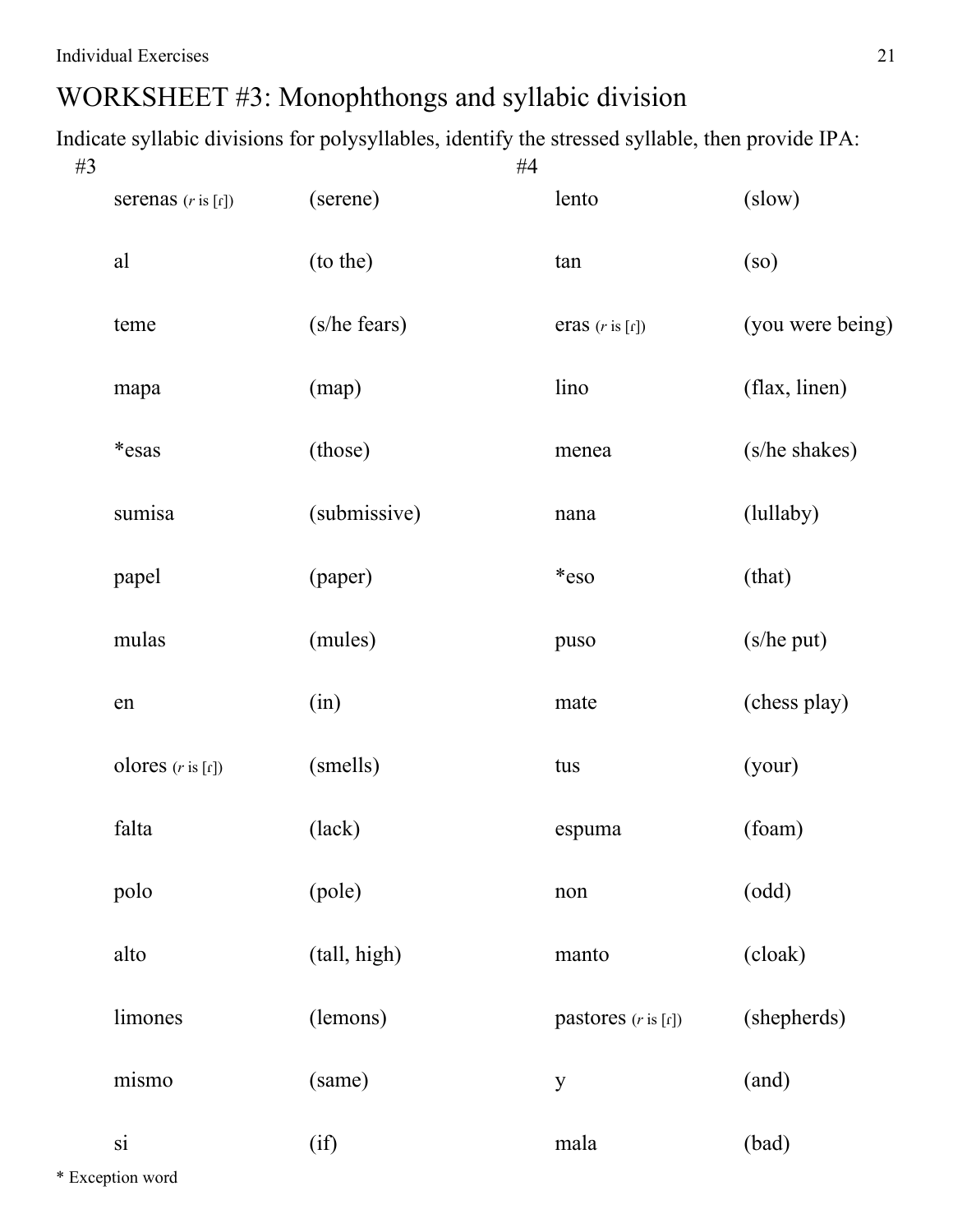| #5 |                                |               | #6 |                                |                   |
|----|--------------------------------|---------------|----|--------------------------------|-------------------|
|    | el                             | (the)         |    | malos                          | (bad, villains)   |
|    | mates                          | (math)        |    | San                            | (Saint)           |
|    | fama                           | (fame)        |    | oeste                          | (west)            |
|    | ti                             | (you)         |    | filo                           | (edge)            |
|    | este                           | (east, this)  |    | temo                           | (I fear)          |
|    | mula                           | (mule)        |    | plantas                        | (plants)          |
|    | perfumes $(r \text{ is } [r])$ | (perfumes)    |    | soneto                         | (sonnet)          |
|    | al fin                         | (finally)     |    | esta                           | (this)            |
|    | uno                            | (one)         |    | alas                           | (wings)           |
|    | amante                         | (lover)       |    | $\overline{\text{ni}}$         | (nor)             |
|    | mosto                          | (grape juice) |    | pelusa                         | (fluff, jealousy) |
|    | ponemos                        | (we put)      |    | supo                           | (s/he knew)       |
|    | $\rm{a}$                       | (to)          |    | eres $(r \text{ is } [r])$     | (you are)         |
|    | otero $(r \text{ is } [r])$    | (hillock)     |    | nos                            | (us)              |
|    | notas                          | (notes)       |    | monteros $(r \text{ is } [r])$ | (hunters)         |
|    | tomen                          | (they take)   |    | pone                           | (s/he puts)       |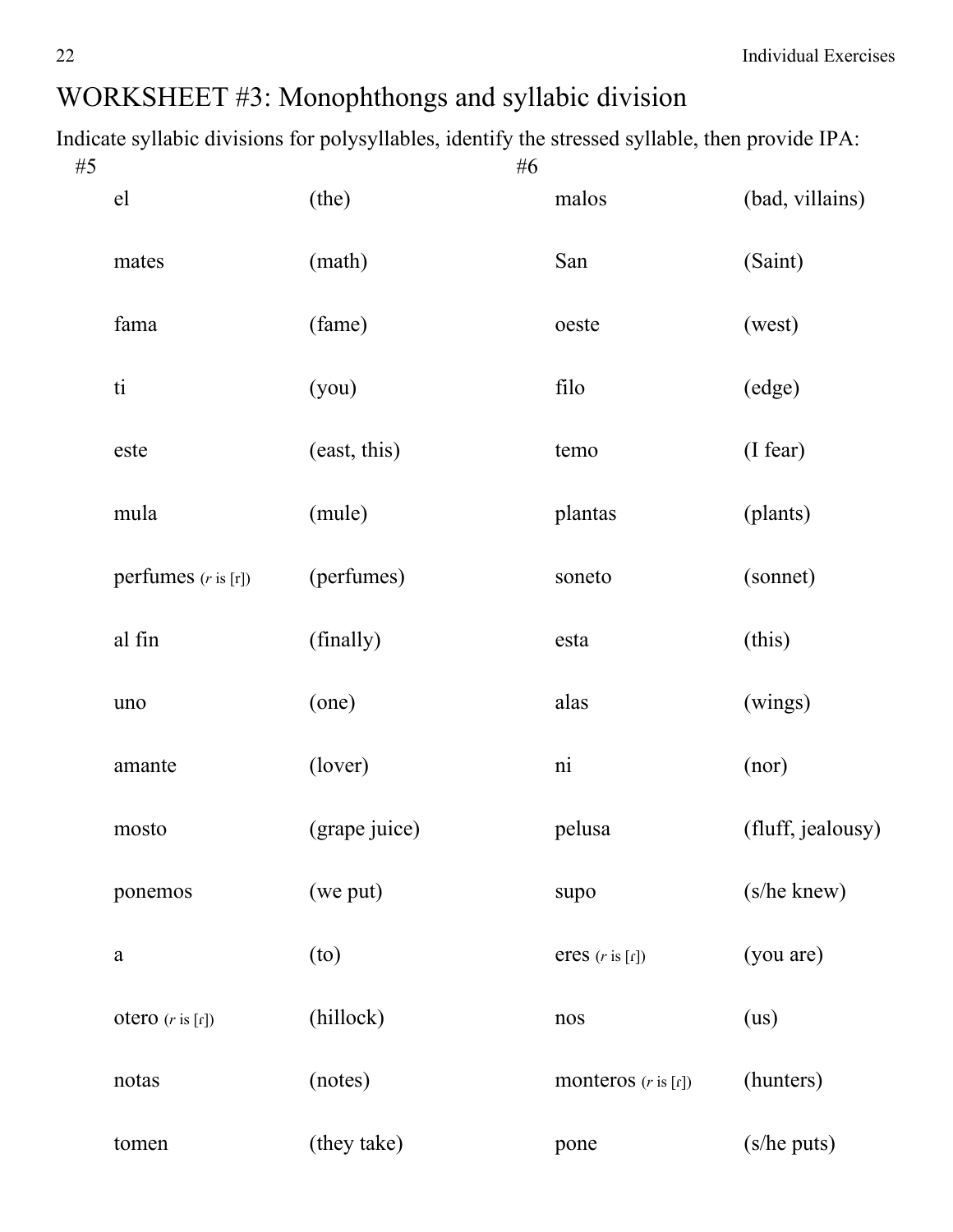Indicate syllabic divisions for polysyllables, identify the stressed syllable, then provide IPA:

| #7 |                               | $\#8$          |                                 |                |
|----|-------------------------------|----------------|---------------------------------|----------------|
|    | más                           | (more)         | mansa                           | (meek)         |
|    | altares $(r \text{ is } [r])$ | (altars)       | *ese                            | (that)         |
|    | $\mathbf u$                   | (or)           | sola                            | (alone)        |
|    | *peso                         | (weight)       | tú                              | (you)          |
|    | sol                           | (sun)          | menos                           | (less)         |
|    | té                            | (tea)          | fin                             | (end)          |
|    | fila                          | (line)         | ofensa                          | (insult)       |
|    | sale                          | (s/he departs) | santas                          | (saints)       |
|    | tanta                         | (bread, old)   | $\log$                          | (it)           |
|    | pasos                         | (steps)        | $\csc(c \text{ is } [k])$       | (you sew)      |
|    | esfera $(r \text{ is } [r])$  | (sphere)       | papa                            | (potato)       |
|    | si mi                         | (if my)        | lastimero $(r \text{ is } [r])$ | (pitiful)      |
|    | flama                         | (flame)        | misma                           | (same)         |
|    | metas                         | (goals)        | ufana                           | (proud)        |
|    | ten                           | (have)         | tal                             | (such)         |
|    | sutil                         | (subtle)       | entona                          | (s/he intones) |

\* Exception word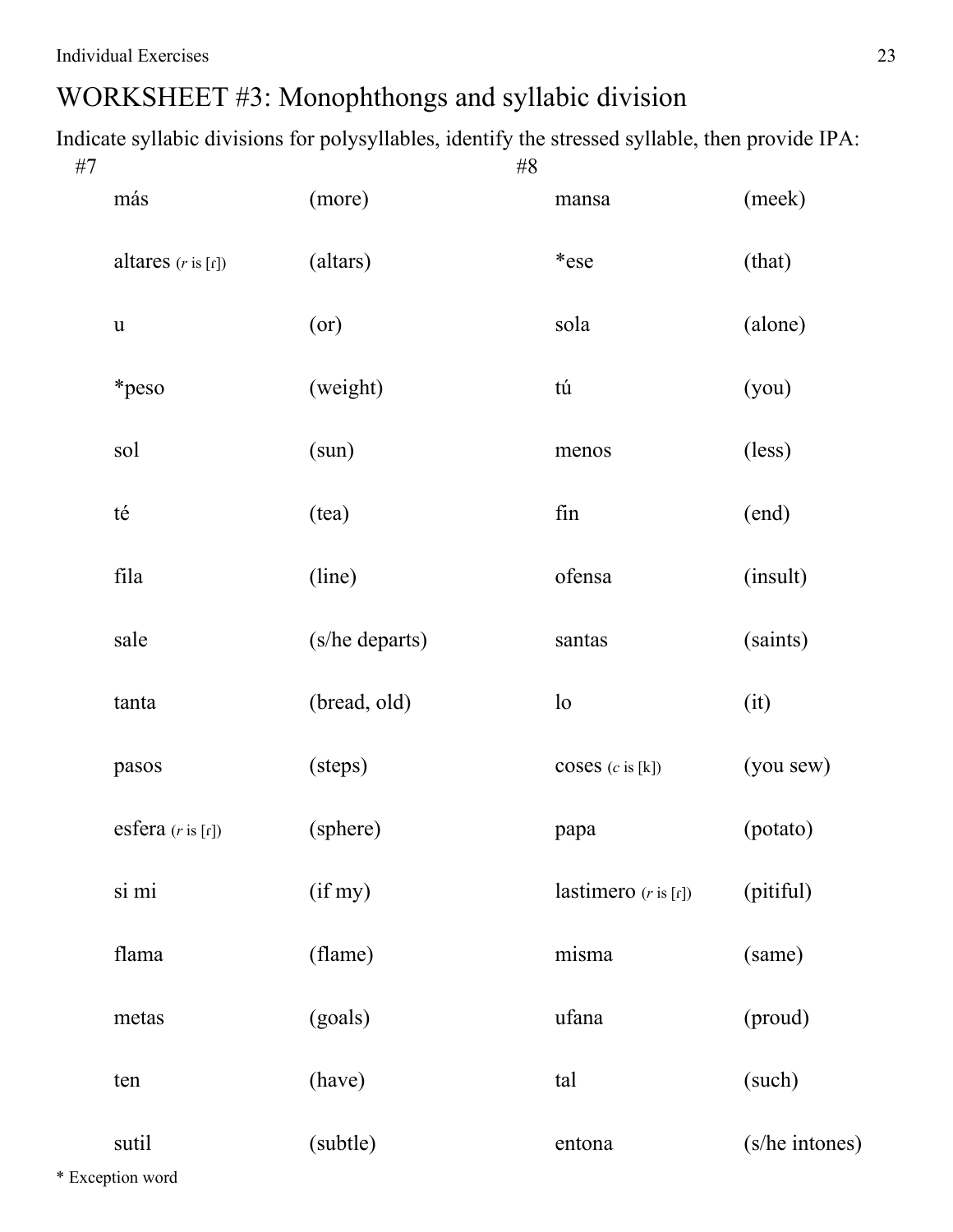Indicate syllabic divisions for polysyllables, identify the stressed syllable, then provide IPA:

| #9 |                               |              | $\#10$ |                               |                  |
|----|-------------------------------|--------------|--------|-------------------------------|------------------|
|    | <b>OS</b>                     | (you)        |        | primera $(r \text{ is } [r])$ | (first)          |
|    | mares $(r \text{ is } [r])$   | (seas)       |        | sino                          | (but)            |
|    | pino                          | (pine tree)  |        | *mes                          | (month)          |
|    | dé                            | (I give)     |        | tul                           | (tulle – fabric) |
|    | un                            | (a)          |        | estima                        | (esteem)         |
|    | esposos                       | (newlyweds)  |        | puntas                        | (ends, tips)     |
|    | pasan                         | (they pass)  |        | sanaste                       | (you cured)      |
|    | semos                         | (we are)     |        | lana                          | (wool)           |
|    | toma                          | (s/he takes) |        | numen                         | (spirit)         |
|    | solamente                     | (only)       |        | fina                          | (fine)           |
|    | la                            | (the, her)   |        | pena                          | (pity, shame)    |
|    | palmera $(r \text{ is } [r])$ | (palm tree)  |        | olas                          | (waves)          |
|    | mis                           | (my)         |        | tres $(r \text{ is } [r])$    | (three)          |
|    | tantas                        | (so much)    |        | mal                           | (bad, wrong)     |
|    | ame                           | (I love)     |        | no                            | (not)            |
|    | plumas                        | (feathers)   |        | santa                         | (missus, saint)  |

\* Exception word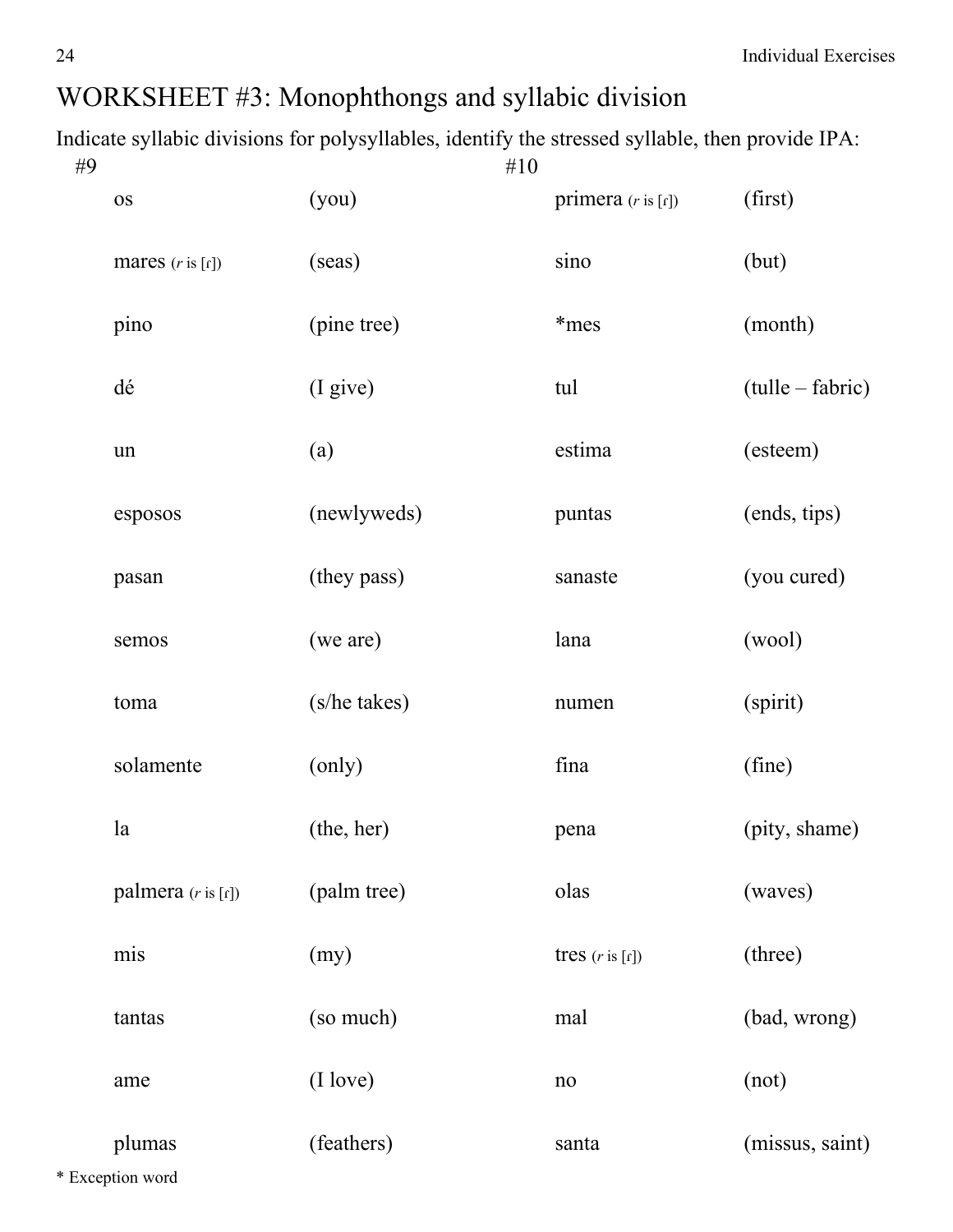| pares $(r \text{ is } [r])$  | (pairs)      | sustento                        | (sustenance) |
|------------------------------|--------------|---------------------------------|--------------|
| alma                         | (soul)       | mil                             | (thousand)   |
| le                           | (him/her)    | umbrales $(r \text{ is } [r])$  | (thresholds) |
| musa                         | (muse)       | plomo                           | (lead)       |
| sepa                         | (I know)     | semanas                         | (weeks)      |
| pupilas                      | (pupils)     | una                             | (a)          |
| espera $(r \text{ is } [r])$ | (wait)       | *mese                           | (months)     |
| in                           | (in)         | fino                            | (fine)       |
| tate                         | (beware)     | antes                           | (before)     |
| mata                         | (bush)       | manso                           | (meek)       |
| intente                      | $(I$ try $)$ | es                              | (s/he is)    |
| son                          | (sound)      | sal                             | (salt)       |
| templo                       | (temple)     | fronteras $(r \text{ is } [r])$ | (borders)    |
| pa                           | (dad)        | palma                           | (palm)       |
| salmo                        | (psalm)      | sus                             | (his)        |
| misa                         | (mass)       | amas                            | (you love)   |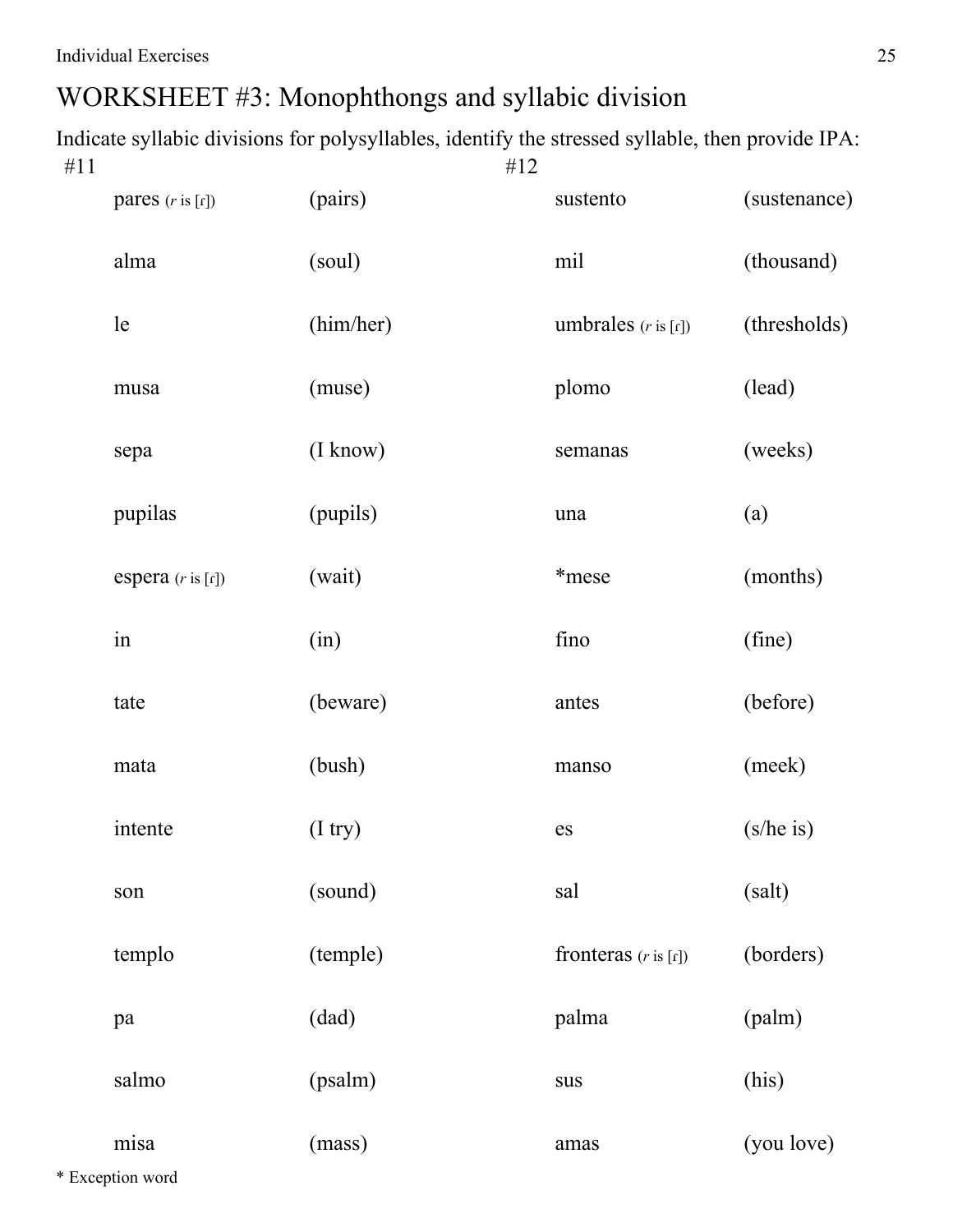Transcribe the following phrases (transcribe *r* as flipped [ɾ] unless indicated otherwise):

Example: al mirarse suspiran (when they look at each other they sigh) r

- 1. por las amenas liras (for the pleasant lyres) r
	- 2. Irémos á misa (We will go to Mass)

3. por el otero asoma (by the knoll it appears)

- 4. En el pinar (In the pine forest) r
- 5. Sale el sol, sale el sol (The sun rises, the sun rises)

6. O no ó sí, ó sí ó no (Either no or yes, or yes or no)

7. Pon en mi mano, en mi manita (Put in my hand, in my little hand)

8. solamente para mí (only for me)

9. Sale la luna, sale la luna (The moon rises, the moon rises)

10. por amorosas mentiras (for loving lies)

11. No nos miremos (Let's not look at each other)

12. ¡\*Eso sí! (Yes indeed!)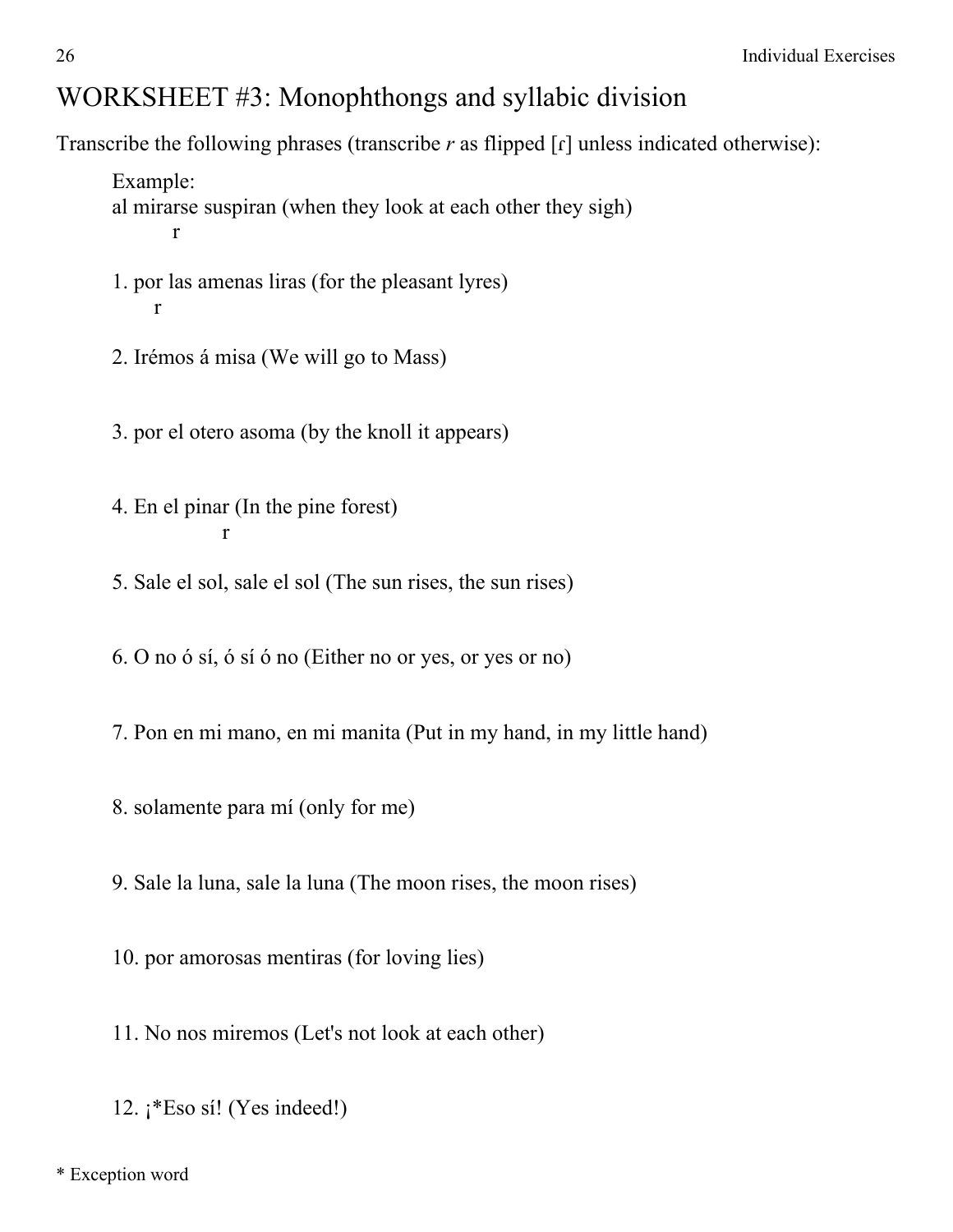# ANSWER KEY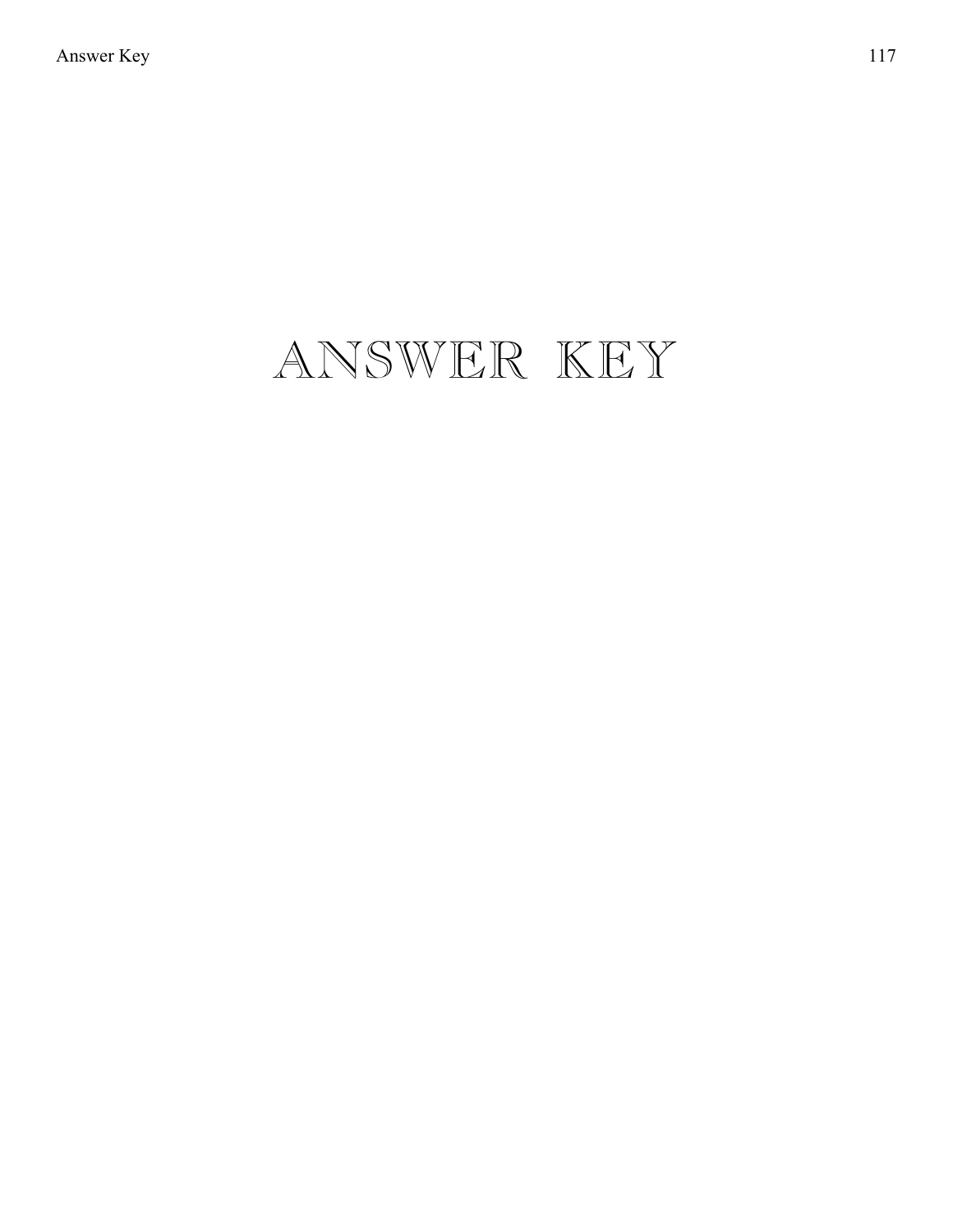#### Answer Key 119

#### WORKSHEET #1 and quiz on page 17: Classification of Vowels

|                             |          |         |                     |       | $\epsilon$                  |          |         |            |
|-----------------------------|----------|---------|---------------------|-------|-----------------------------|----------|---------|------------|
| <b>IPA</b>                  | Slope    | Ouality | Peak of tongue arch |       | <b>IPA</b>                  | Slope    | Quality | Peak tongu |
| $\lceil i \rceil$           | steep    | closed  | front               | greet | $\lceil i \rceil$           | steep    | closed  | front      |
| $\epsilon$                  | moderate | closed  | front               | bit   | [ז]                         | steep    | open    | front      |
| $\lceil \varepsilon \rceil$ | moderate | open    | front               | said  | $\lceil \varepsilon \rceil$ | moderate | open    | front      |
| ัน]                         | steep    | closed  | back                | blue  | ันไ                         | steep    | closed  | back       |
| [o]                         | moderate | closed  | back                | look  | ัชไ                         | steep    | open    | back       |
| [a]                         | mild     | open    | central             | obey  | $\sigma$                    | moderate | closed  | back       |
|                             |          |         |                     |       |                             |          |         |            |

| Spanish Vowels              |          |                |                     |             |                         | English Vowels |         |                  |  |
|-----------------------------|----------|----------------|---------------------|-------------|-------------------------|----------------|---------|------------------|--|
| <b>IPA</b>                  | Slope    | Quality        | Peak of tongue arch |             | <b>IPA</b>              | Slope          | Quality | Peak tongue arch |  |
| $[\mathrm{i}]$              | steep    | closed         | front               | greet       | [i]                     | steep          | closed  | front            |  |
| $\lceil e \rceil$           | moderate | closed         | front               | bit         | $\lceil 1 \rceil$       | steep          | open    | front            |  |
| $\lceil \varepsilon \rceil$ | moderate | open           | front               | said<br>[ε] |                         | moderate       | open    | front            |  |
| [u]                         | steep    | back<br>closed |                     | blue        | [u]                     | steep          | closed  | back             |  |
| $\lceil 0 \rceil$           | moderate | closed         | back                | look        | [ن]                     | steep          | open    | back             |  |
| [a]                         | mild     | open           | central             | obey        | [o]                     | moderate       | closed  | back             |  |
|                             |          |                |                     | ought       | $\lceil$ c $\rceil$     | moderate       | open    | back             |  |
|                             |          |                |                     | sat         | $\lceil x \rceil$       | mild           | open    | central          |  |
|                             |          |                |                     | father      | [a]                     | mild           | open    | central          |  |
|                             |          |                |                     | $\mu$       | $\lceil \Lambda \rceil$ | flat           | open    | central          |  |
|                             |          |                |                     | bird        | [3]                     | retroflex      |         | central          |  |

#### Unit #3: Transcription of monophthongs and syllabic division

Classwork

| 1.  | las     | $[$ las]                           | (the, them)   |              |                                        |              |
|-----|---------|------------------------------------|---------------|--------------|----------------------------------------|--------------|
| 2.  | salero  | [sa $\left[ \text{a} \right]$ .co] | (salt shaker) |              |                                        |              |
| 3.  | pito    | $[\ ]$ pi.to]                      | (whistle)     |              |                                        |              |
| 4.  | me      | [me]                               | (myself)      |              |                                        |              |
| 5.  | falsa   | [ $fallsa$ ]                       | (false)       |              |                                        |              |
| 6.  | ante    | $\lceil$ 'an.te]                   | (before)      |              |                                        |              |
| 7.  | plata   | $\lceil$ pla.ta]                   | (silver)      |              |                                        |              |
| 8.  | momento | [mo'men.to]                        | (moment)      |              |                                        |              |
| 9.  | luna    | $\lceil$ 'lu.na]                   | (moon)        |              |                                        |              |
| 10. | tono    | [tono]                             | (tone)        |              |                                        |              |
| 11. | este    | $\lceil$ 'es.te]                   | (east, this)  |              |                                        |              |
| 12. | pupila  | [pu'pi.la]                         | (pupil)       |              |                                        |              |
| 13. | temes   | ['te.mes]                          | (you fear)    |              |                                        |              |
| 14. | mano    | $\lceil$ 'ma.no]                   | (hand)        |              |                                        |              |
| 15. | rosal   | [ro'sal]                           | (rose bush)   |              |                                        |              |
| 16. | sin     | $\lceil \sin \rceil$               | (without)     |              |                                        |              |
| #1  |         |                                    | #2            |              |                                        |              |
|     | pan     | [pan]                              | (bread)       | estilo       | $\lceil \text{es}'\text{ti.lo} \rceil$ | (style)      |
|     | mires   | $\lceil$ 'mi.res]                  | (look)        | ma           | $\lceil ma \rceil$                     | (mom)        |
|     | sala    | $\lceil$ 'sa.la]                   | (living room) | pesares      | [pe'sa.res]                            | (griefs)     |
|     | les     | $[$ l $\epsilon$ s]                | (them, you)   | tinta        | $\lceil$ tin.ta]                       | (ink)        |
|     | tanto   | ['tan.to]                          | (so much)     | uso          | $\lceil$ 'u.so]                        | (use)        |
|     | pelo    | ['pe.lo]                           | (hair)        | se           | [se]                                   | (themselves) |
|     | alta    | $\lceil$ al.ta]                    | (tall)        | mentas       | $\lceil$ 'men.tas]                     | (reputation) |
|     | esposa  | $\lceil \text{es} \rceil$ po.sa]   | (wife)        | pasa         | $\lceil$ 'pa.sa]                       | (raisin)     |
|     | ufano   | [uˈfa.no]                          | (proud)       | tales        | ['ta.les]                              | (such)       |
|     | luto    | $\lceil$ 'lu.to]                   | (mourning)    | a mi         | [a mi]                                 | (to my)      |
|     | florero | $[01.31'$ oll]                     | (vase)        | molinero     | [mo.li'ne.co]                          | (miller)     |
|     | punto   | $[$ pun.to]                        | (period)      | su           | $\lceil su \rceil$                     | (his, her)   |
|     | monte   | ['mon.te]                          | (mountain)    | amenas       | $[a'$ me.nas]                          | (pleasant)   |
|     | los     | $[$ los $]$                        | (the)         | $\mathbf{o}$ | [0]                                    | (or)         |
|     | salen   | $\lceil$ 'sa.len]                  | (they go out) | santo        | ['san.to]                              | (holy)       |
|     | mi      | [mi]                               | (my)          | tapa         | ['ta.pa]                               | (iid)        |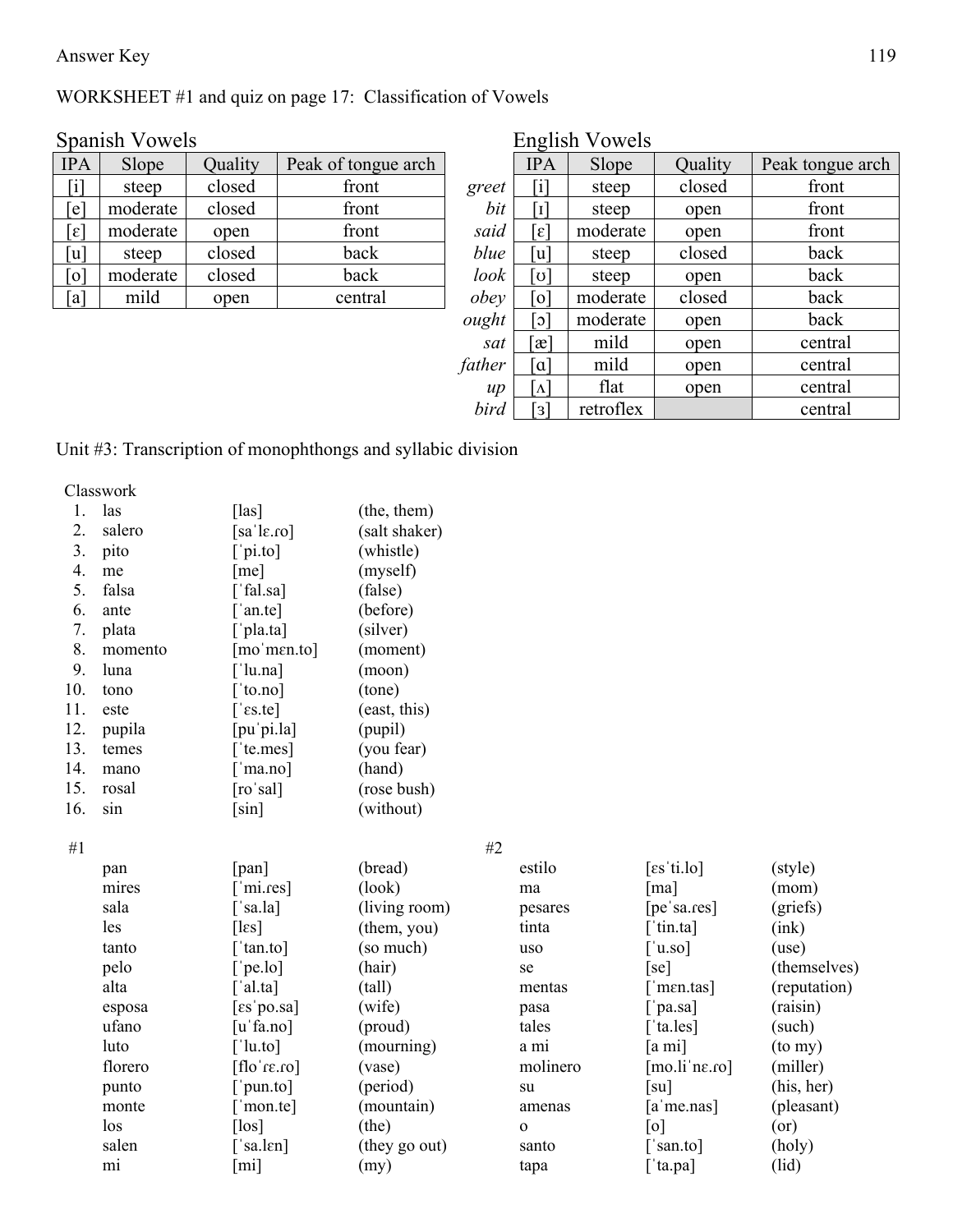# BIBLIOGRAPHY